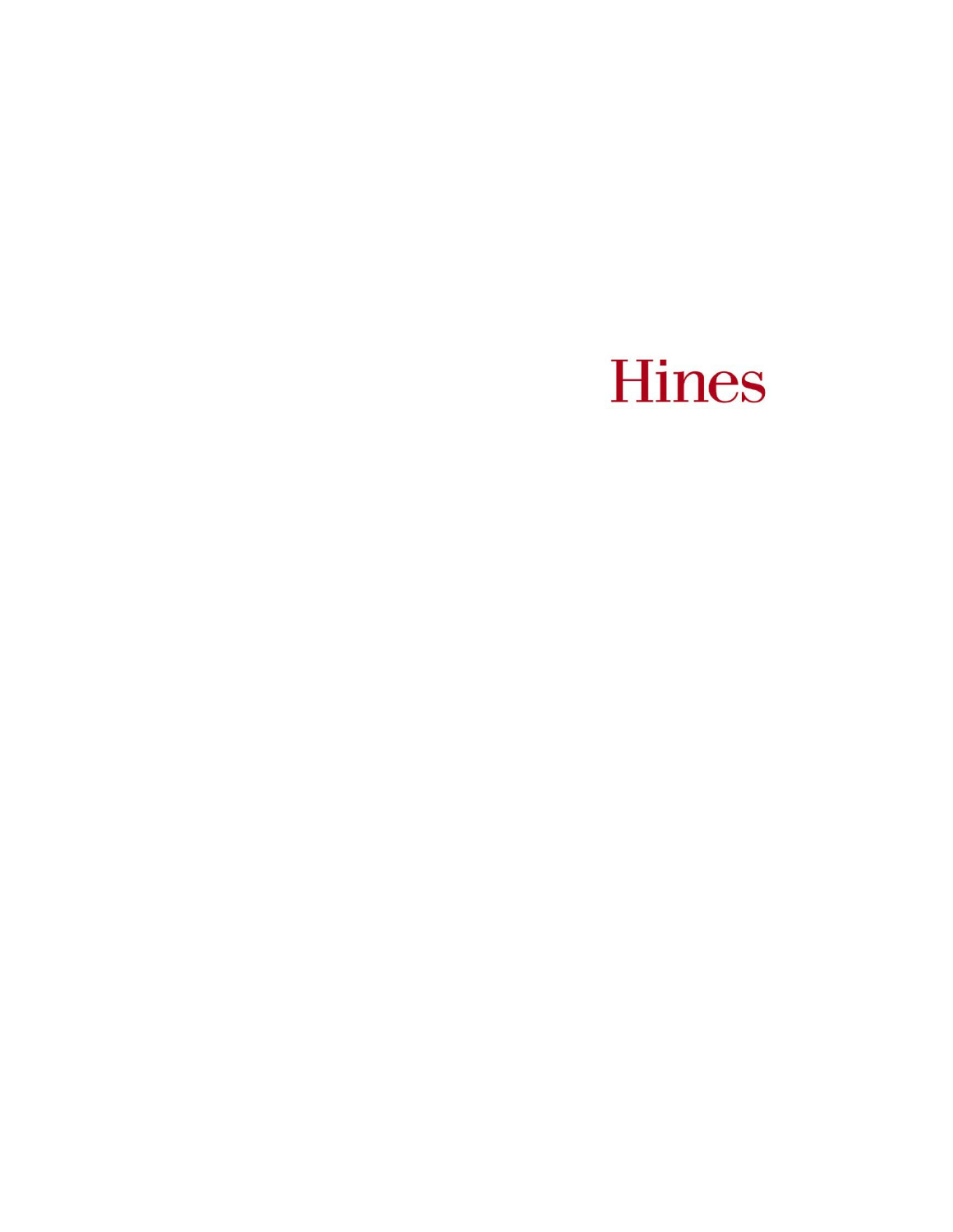# **Table of Contents**

General Information ANGUS Work Order System Building Access Bicycles Cardkeys Elevator Use Emergency Procedures HVAC & Lights Hines Property Management Office Holidays Insurance – Tenant Insurance – Vendor Janitorial Services Keys & Locks Lost and Found Mailboxes Parking Pest Management Program Rent Payments Security – Your Role Service Dog Policy Signage Smoking Solicitors / Salespeople Tenant Contact Information Tenant Improvements / Alterations Visitors Waste Management Moving Deliveries and Contractors Scheduling Movers and Outside Vendors Insurance Directory Listing and Signage Company Information, Tenant Employees, and Tenant Contacts Parking Walk-Through

Day of Move: Oversight, Safety, Security and HVAC

Mail Delivery Protection

YC Tenant Manual 2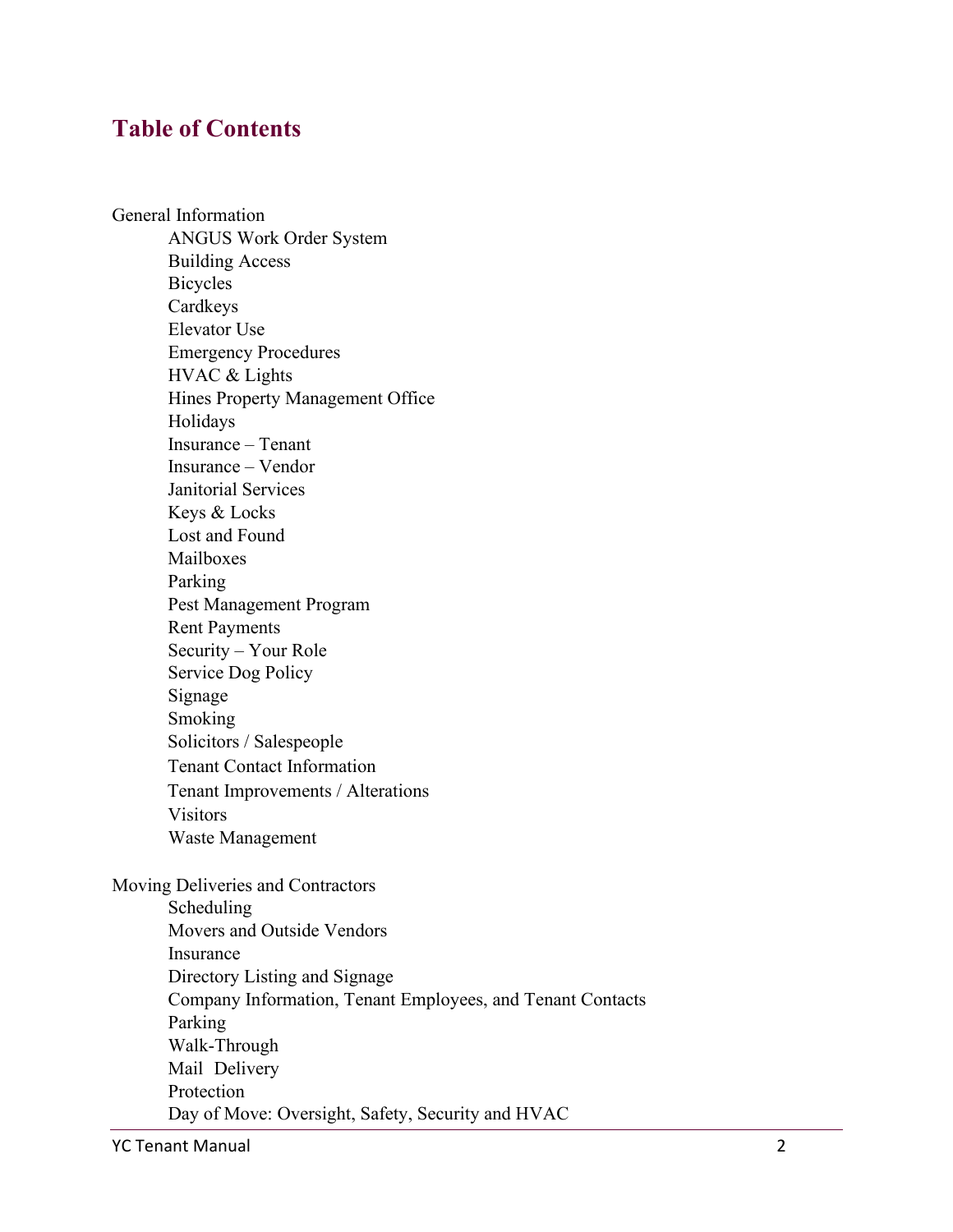After the Move: Clean-Up Dimensions of the Elevators Loading Dock Length Move In Rules and Regulations Checklist of Vendors Voice and Data Carrier Rules and Regulations Building Regulations

Emergency Procedures

Emergency Contacts Emergency Communications and Detection Systems Duties of the Fire Safety Organization Fire Classifications and Methods of Extinguishing Purpose of Plan Earthquakes Medical Emergency Bomb Threat Civil Disturbance Pandemic Flue or Infectious Disease Outbreak

#### Amenities

Banks Garage Information Health & Fitness Centers **Hotels** Notary Services Open Space Wifi Restaurants & Catering Storage and Lockers Transportation

#### Sustainability

Bicycle Parking Energy Star Green Building Features Green Office – A Program for Tenants Recycling and Composting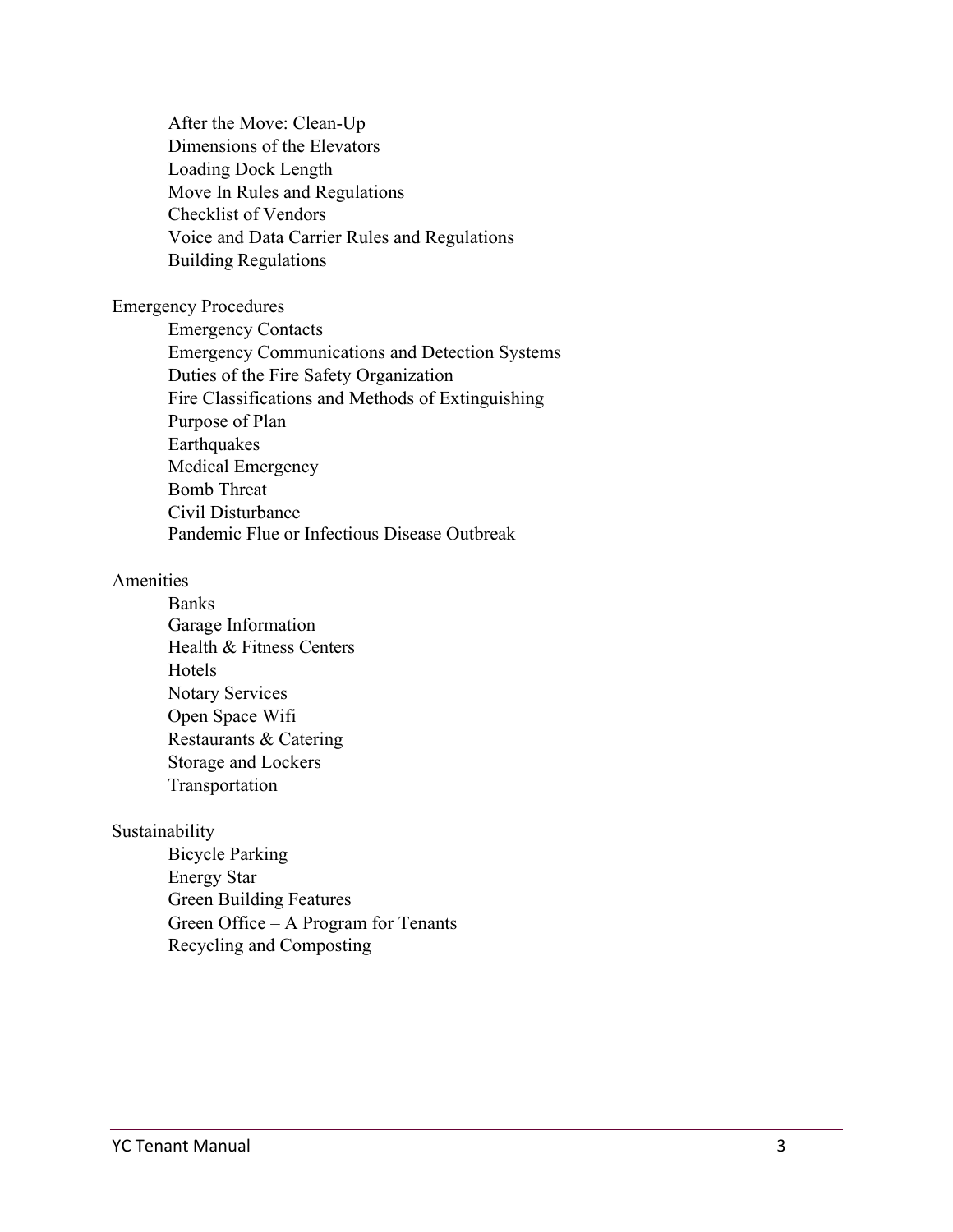# **Welcome to Ygnacio Center!**

We look forward to a long and productive relationship with you. Please let us know how we can help as you settle into your new office space. We are happy to provide any information or services that you may require to make the transition into your suite as smooth as possible.

This Tenant Services Manual was designed to answer many of the immediate questions you may have about the property, building regulations, policies and operating procedures. You will find most of your day-to-day questions answered in the first section, General Information.

The Moving Deliveries and Contractors and Emergency Procedures sections provide you with the official policies upheld by the property. This information is available as a resource as well as to give you an understanding of how the property is managed.

We've also included the most common forms that you will need during your tenancy. These forms may be duplicated for your use.

The Amenities section highlights some local amenities that you may enjoy.

Hines takes great pride in providing high-quality tenant services and responsive attention to building maintenance and tenant requests. We encourage you to work with us to uphold these goals by offering your feedback at any time on how we can improve your tenant experience.

Sincerely,

The Hines Property Management Team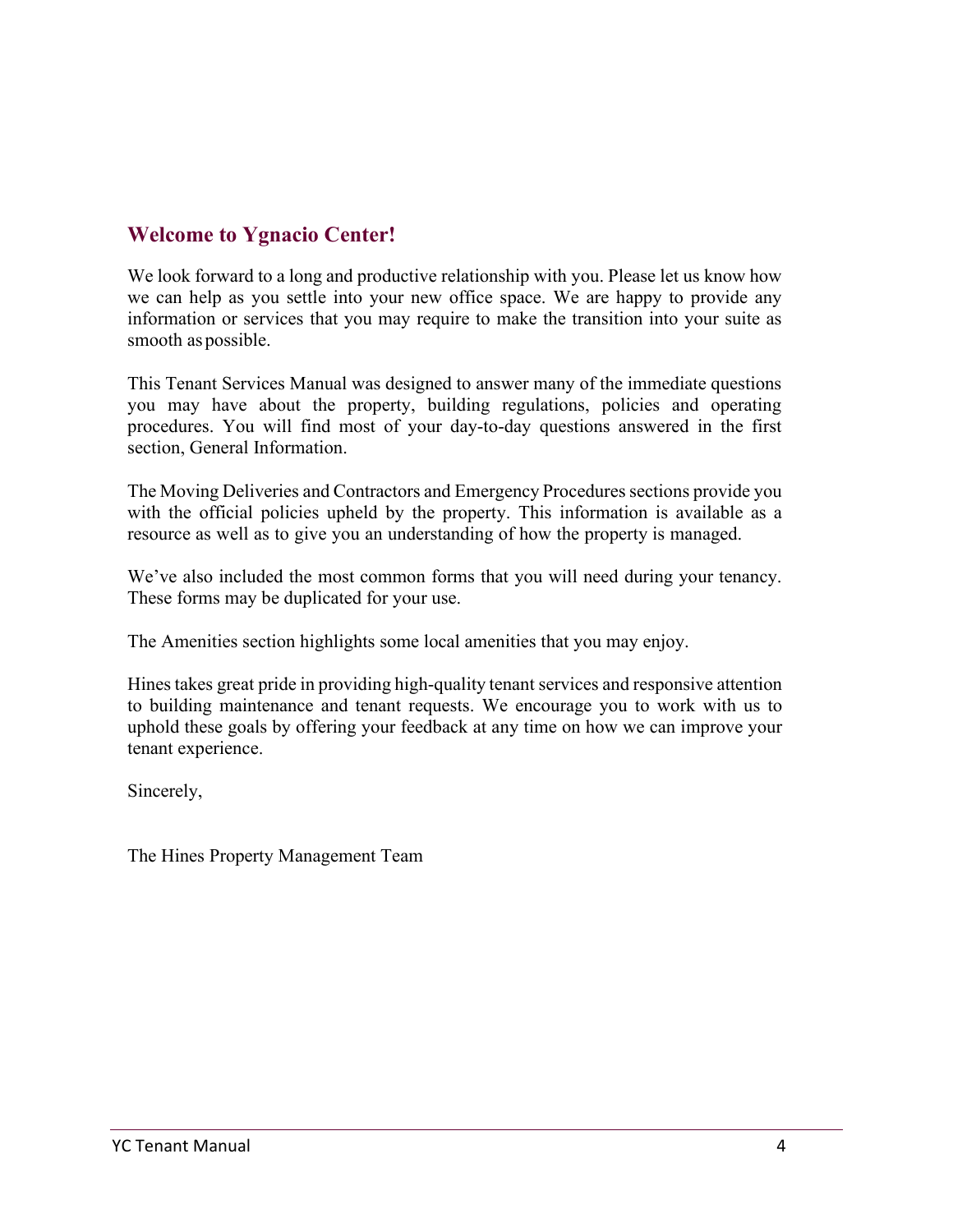# **GENERALINFORMATION**

### ANGUS WORK ORDERSYSTEM

Ygnacio Center uses the Angus online platform for tenants to enter and track work orders (for example: lights out, too cold/hot, etc.). The Tenant DayContact will be set up with access to the system upon move-in. Day Contacts can access via the Resources Page on our website: www.YgnacioCenter.com. Instructions for the portal login can be found in the appendix. All work orders entered after 4:45 p.m. will be processed the following business day. Should a work order require immediate attention please call the Property Management Office at (925) 935-2033.

#### BUILDING ACCESS

For your protection, there is a security officer on duty in the building 24 hours a day, 7 days a week, 365 days a year.

Building lobby doors are open to the general public Monday through Friday from 7 am to  $6$  p.m. At all other hours and on holidays, a cardkey is required for access. The Property Management Office will provide a reasonable number of access cards when your company initially moves into the Ygnacio Center. Subsequent access cards will be billed back to employers at a cost of \$10.00 per card (price subject to change).

### BICYCLES

Bicycles are not permitted inside Ygnacio Center at any time. However, bicycle parking is available free of charge in the building's parking garage 24 hours a day, 7 days a week to tenants and tenant visitors. Arrivals to the building during "closed" hours simply need to contact Security via the intercom located at the garage entrance for access.

### **CARDKEYS**

Cardkeys allow employees access to the building and elevators during non-business hours including weeknights, weekends and holidays. Please contact the Building Management Office to issue new employee cardkeys, and to report lost cards or terminated employees.

The Building Management Office will provide a reasonable number of access cards when your company initially moves into Ygnacio Center. Subsequent access cards will be billed back to employers at a cost of \$10.00 per card (price subject to change).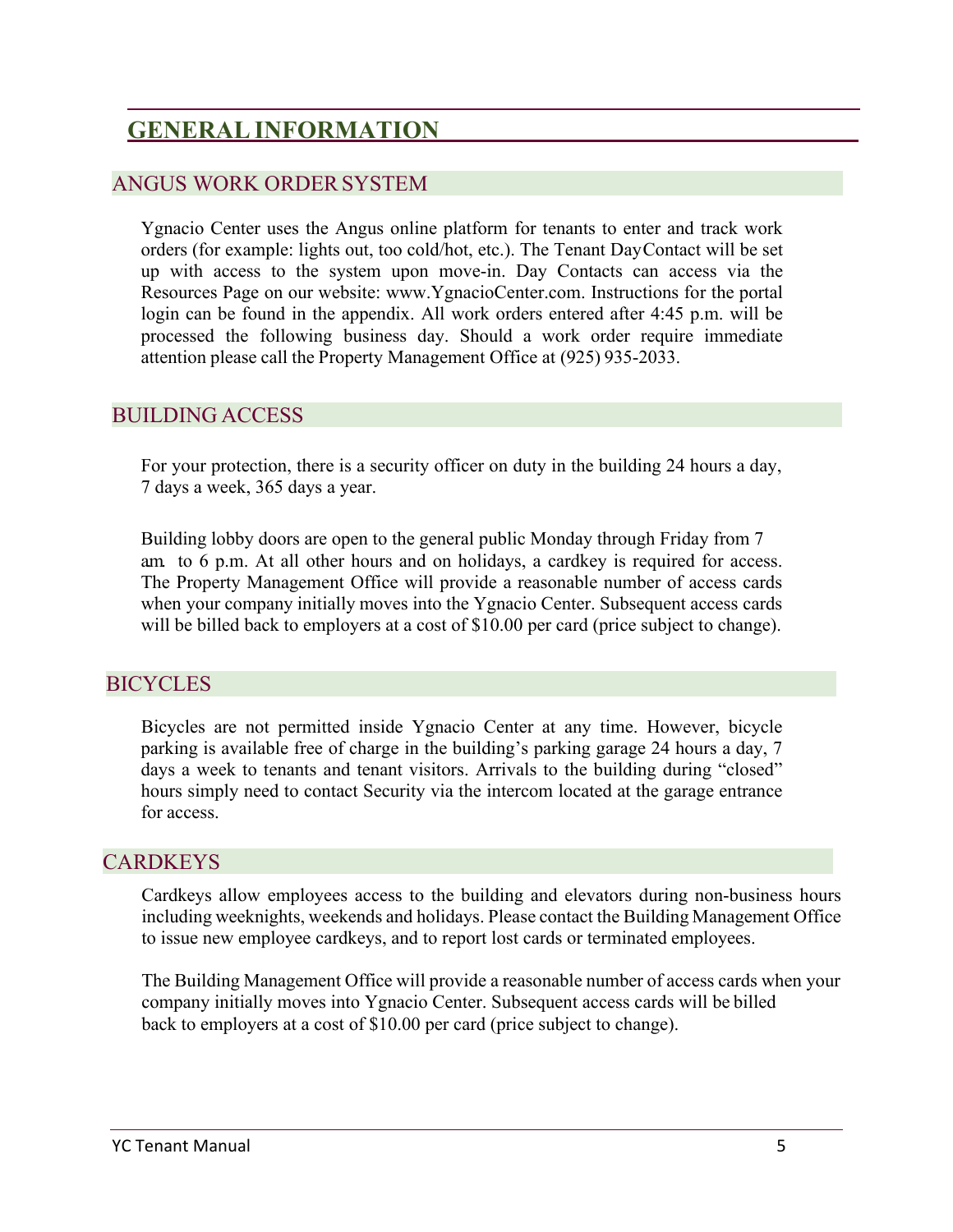### ELEVATOR USE

In order to protect both the passengers and the finishes inside the passenger and garage elevators, property management requires that all deliveries, carts, and equipment come through the loading docks and freight elevator. Lightweight airline-style handcarts are permitted inside the passenger elevators provided they are padded sufficiently to prevent damage to the lobby and elevator floors.

The left most elevator (when facing the elevator bank) is considered the freight elevator for each building. All moving must take place through the building stairwells or this single elevator cab. The freight elevator has the following dimensions:

| <b>YC1</b> Freight Elevator | $10^{\circ}$ | Height          |
|-----------------------------|--------------|-----------------|
|                             | 2'8''        | Depth           |
|                             | $6'$ 7"      | Width           |
|                             |              |                 |
| <b>YC2</b> Freight Elevator | 8'5''        | Height          |
|                             | 4' 4''       | Depth           |
|                             | 6'7''        | Width           |
|                             |              |                 |
| <b>YC3</b> Freight Elevator | 9'6'         | Height          |
|                             |              | $5'$ 6.5" Depth |
|                             | $7^,$        | Width           |
|                             |              |                 |

Freight elevators have a door opening of 7 feet tall by 4 feet 6 inches wide.

Business hours deliveries (7:00 a.m. to 6:00 p.m.) are limited to one (1) elevator load per day. Moving any type of furniture is prohibited during business hours.

All move-ins and move-outs must be scheduled at least 48 hours in advance with property management.

Moving companies are required to provide Masonite to cover:

- ground floor lobby from loading entrance to elevator
- floor corridors from elevator lobby to entrance door of tenant space
- carpeted floor of elevator

In addition to providing:

- walk-off plates to protect door thresholds on all floors
- corner boards on all door jambs, including elevators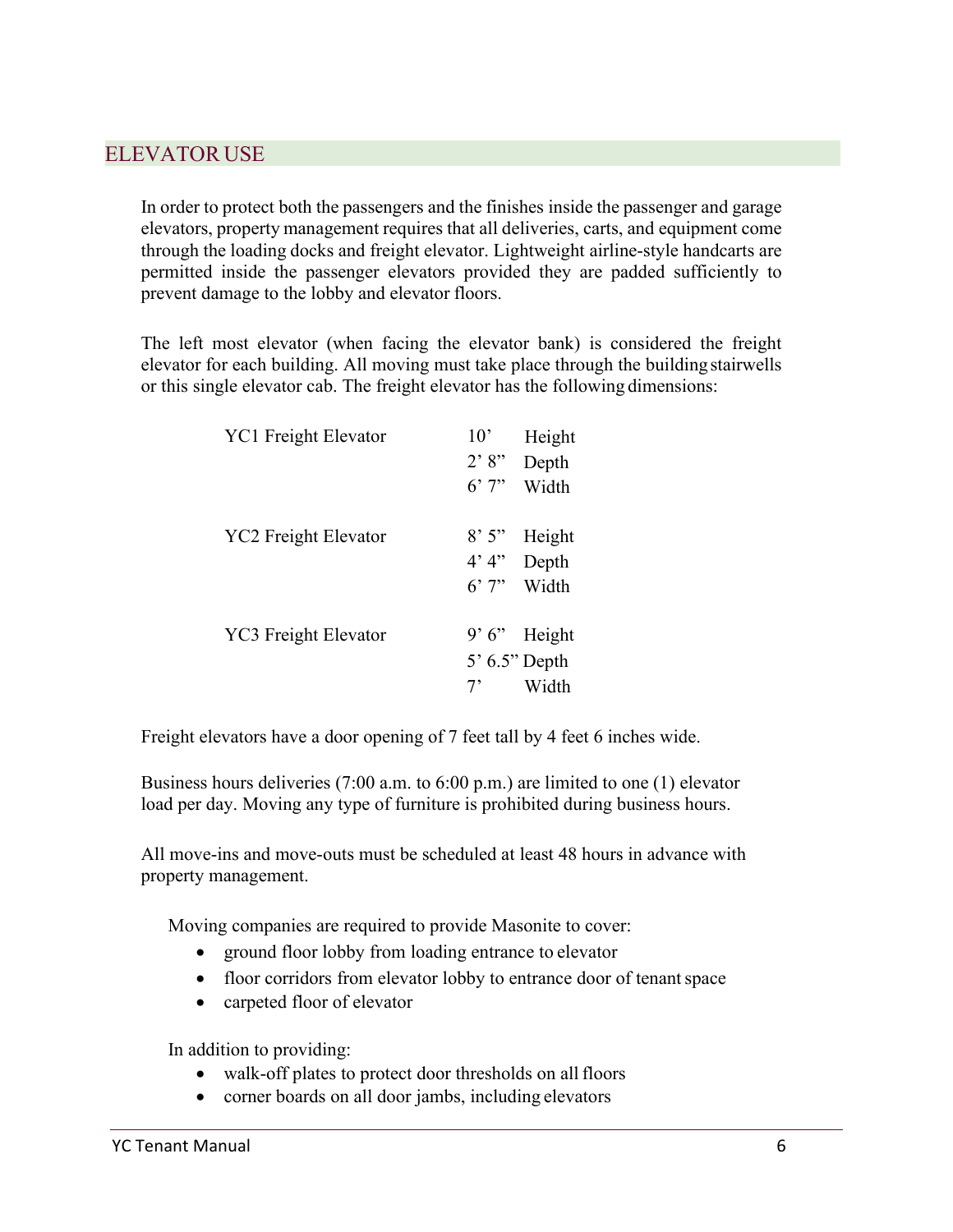## EMERGENCYPROCEDURES

Ygnacio Center is equipped with a modern life safety system. Among the most important safety features this system offers are two exit stairwells in each building, smoke detectors at all elevator lobbies and visual/audible enunciation devices.

The Building Management offers training to tenants on what emergency procedures to follow in the event of fire, earthquake, bomb threat or civil disturbance. We ask that you assign *at least* one Floor Warden per 5,000 square feet of your office and that the Floor Warden takes responsibility for monitoring your premises in accordance with the fire safety regulations. A complete Life Safety Plan is updated annually and distributed at the Annual Floor Warden Training. Life SafetyPlans are available upon request to all employees. For more comprehensive information, please see the "Emergency Procedures" sections that follow.

### HVAC & LIGHTS

HVAC and lighting services are provided Monday through Friday from 7:00 a.m. to 6:00 p.m. with the exception of holidays. *(Your services may vary depending on the terms of your lease).* Additional service hours are available by written request to the building office at least 24 hours in advance via Angus. Note that additional services are billable.

Overtime Heating Ventilation & Air Conditioning (HVAC) is a building specific charge that is calculated based on the type of equipment in each building, electricity, maintenance, and depreciation. Each suite is metered for overtime use, and charges will appear on monthly invoices. After hours HVAC requests can be entered through the Angus Work Order System. The per hour cost is based on square footage and is subject to change as PG&E electricity charges fluctuate. Please contact Property Management for your rate information.

Please keep in mind that the window blinds are a key part of the building's heating and cooling system. Because varying degrees of sunlight affect offices on the same thermostat or ventilation unit differently, the most effective way to even out the temperature in a zone is to use the blinds. The blinds do not block out 100% of the sunlight and they do not need to be closed completely to have an effect on the temperature, but they do need time to make a difference. Your best bet is to adjust the window blinds *before* sunlight hits the window. Sunlight creates heat even when it it's cold outside and can quickly drive up the temperature in an office.

Blinds are routinely closed by the janitorial staff and lowered on weekends. Feelfree to adjust your blinds on Mondays.

Space/ Floor heaters are NOT permitted on the premises.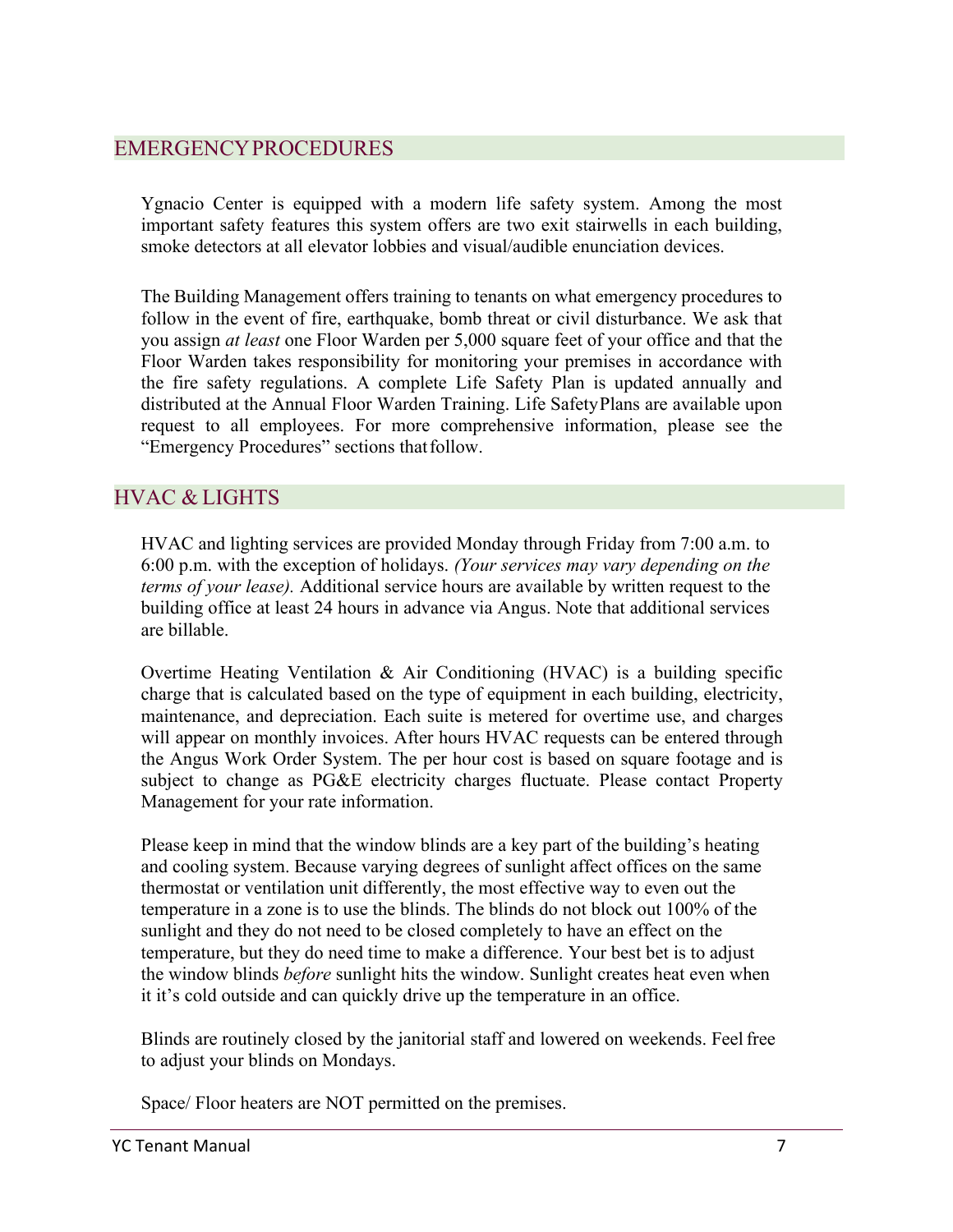Adjustments needed to the temperature or airflow in your offices are handled by our on-site building engineers, please submit a work order via Angus for service as needed.

### HINES PROPERTY MANAGEMENTOFFICE

Campus Website: [www.YgnacioCenter.com](http://www.ygnaciocenter.com/)

**2033 N. Main Street Suite 210 Walnut Creek, CA 94596 Ph: 925-935-2033**

The Property Management Office is located on-site in Suite 210 of the 2033 N. Main Street Building. Please do not hesitate to contact any one of the Management Team for any issues regarding the Ygnacio Center at (925) 935-2033. Office hours are Monday through Friday from 8:00 a.m. to 5:00 p.m.

Hines employs a competent team of professionals dedicated to the comfort, efficiency, and aesthetic appeal of the buildings and campus. The following individuals make up the property management staff:

Kari Aycock Senior Property Manager [Kari.Aycock@hines.com](mailto:Kari.Aycock@hines.com) Christina Clark Jason Tunzini Property Manager Assistant Property Manager Ryan Lucas Administrative Assistant [Ryan.Lucas@hines.com](mailto:Ryan.Lucas@hines.com) Chela Holton Staff Accountant [Chela.Holton@hines.com](mailto:Chela.Holton@hines.com) Aidan McCormack Engineering Manager Carlos Aparicio Ryan Santos C.J. Weizerbowski Engineer Engineer Engineer

[Christina.Clark@hines.com](mailto:Christina.Clark@hines.com) Jason.Tunzini@hines.com

### **HOLIDAYS**

Ygnacio Center observes the following holidays: New Year's Day, President's Day, Memorial Day, Independence Day, Labor Day, Thanksgiving Day, and Christmas Day. Building services (janitorial, lighting, HVAC, engineering) for these days are not provided unless arranged for in advance. There is a fee for this service. Building management may observe additional holidays from time-to-time with limited building services provided.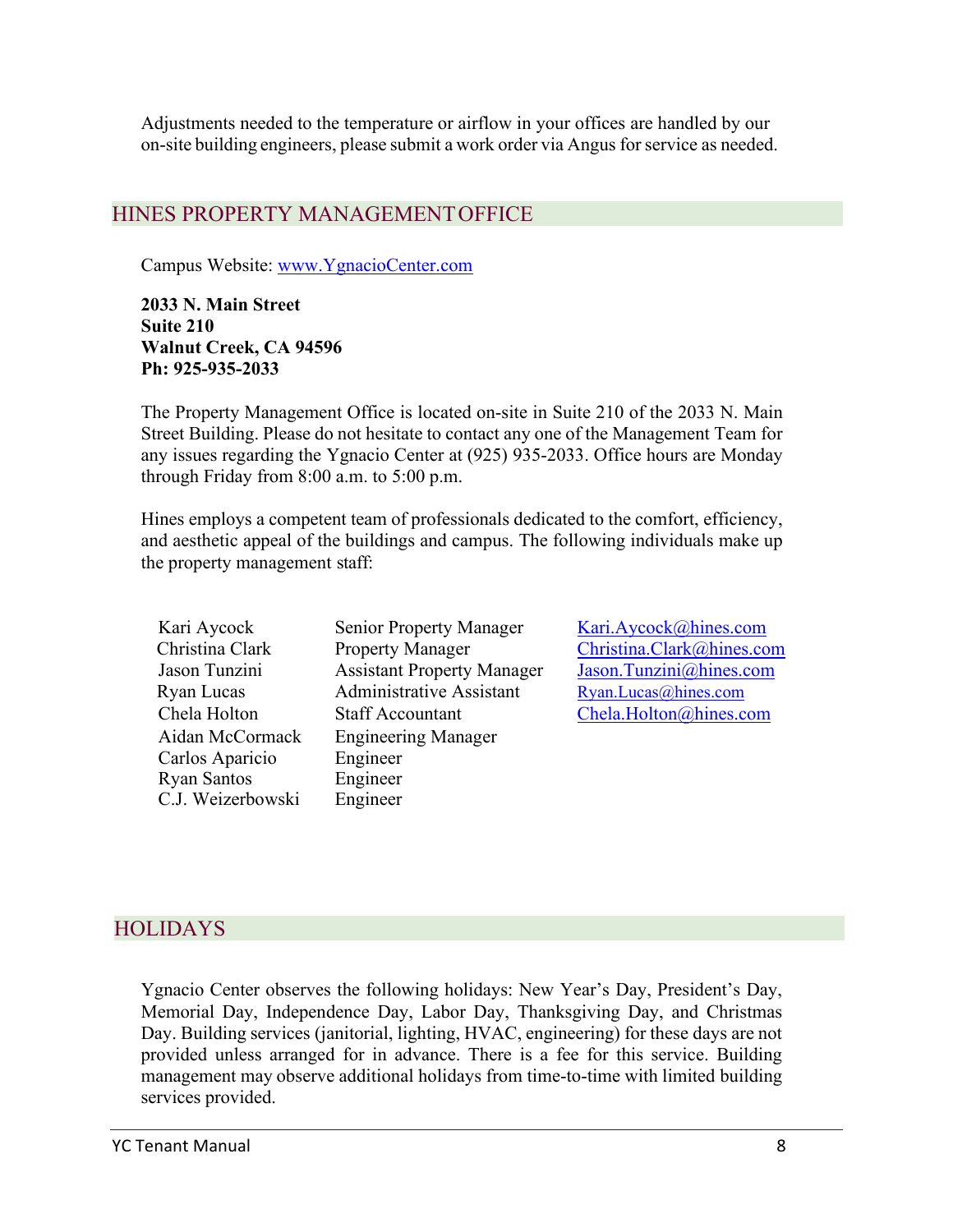### INSURANCE REQUIREMENTS -TENANT

All tenants of Ygnacio Center must have a valid Certificate of Insurance on file with the Property Management Office. Please make sure that the certificate is completed in accordance with your specific lease and the information and limits of liability stated below:

| Certificate Holder: | Hines Interests Limited Partnership<br>2033 N. Main St., Suite 210<br>Walnut Creek, CA 94596 |
|---------------------|----------------------------------------------------------------------------------------------|
| Additional Insured: | Hines Interests Limited Partnership<br>Ygnacio Center Owner LLC                              |
| Coverage:           | As Required in the Lease Agreement                                                           |

Please note that these policies may not be cancelled or changed without the delivery of a thirty (30) days written notice to Hines.

### INSURANCE REQUIREMENTS -VENDOR

Any companies performing work on behalf of, or in, Ygnacio Center must have a valid Certificate of Insurance on file with the Property Management Office. Exceptions to this policy are made for vendors performing work on behalf of tenants, whose work does not directly impact the building's systems and equipment. For example, a vendor performing a repair or maintenance on a tenant's telephone system would be required to provide a certificate of insurance, while a food delivery service or flower vendor would not. It should be noted that the following service providers are always required to provide insurance: carpet cleaning, moving and storage, telephone equipment, construction and demolition, electrical wiring and cabling. Please make sure that the certificate is completed in accordance with the information and limits of liability stated below and includes an ISO Additional Endorsement CG 2037 or CG 2026:

| Certificate Holder:        | Hines Interests Limited Partnership<br>2033 N. Main St., Suite 210<br>Walnut Creek, CA 94596 |
|----------------------------|----------------------------------------------------------------------------------------------|
| <b>Additional Insured:</b> | Hines Interests Limited Partnership<br>Ygnacio Center Owner LLC                              |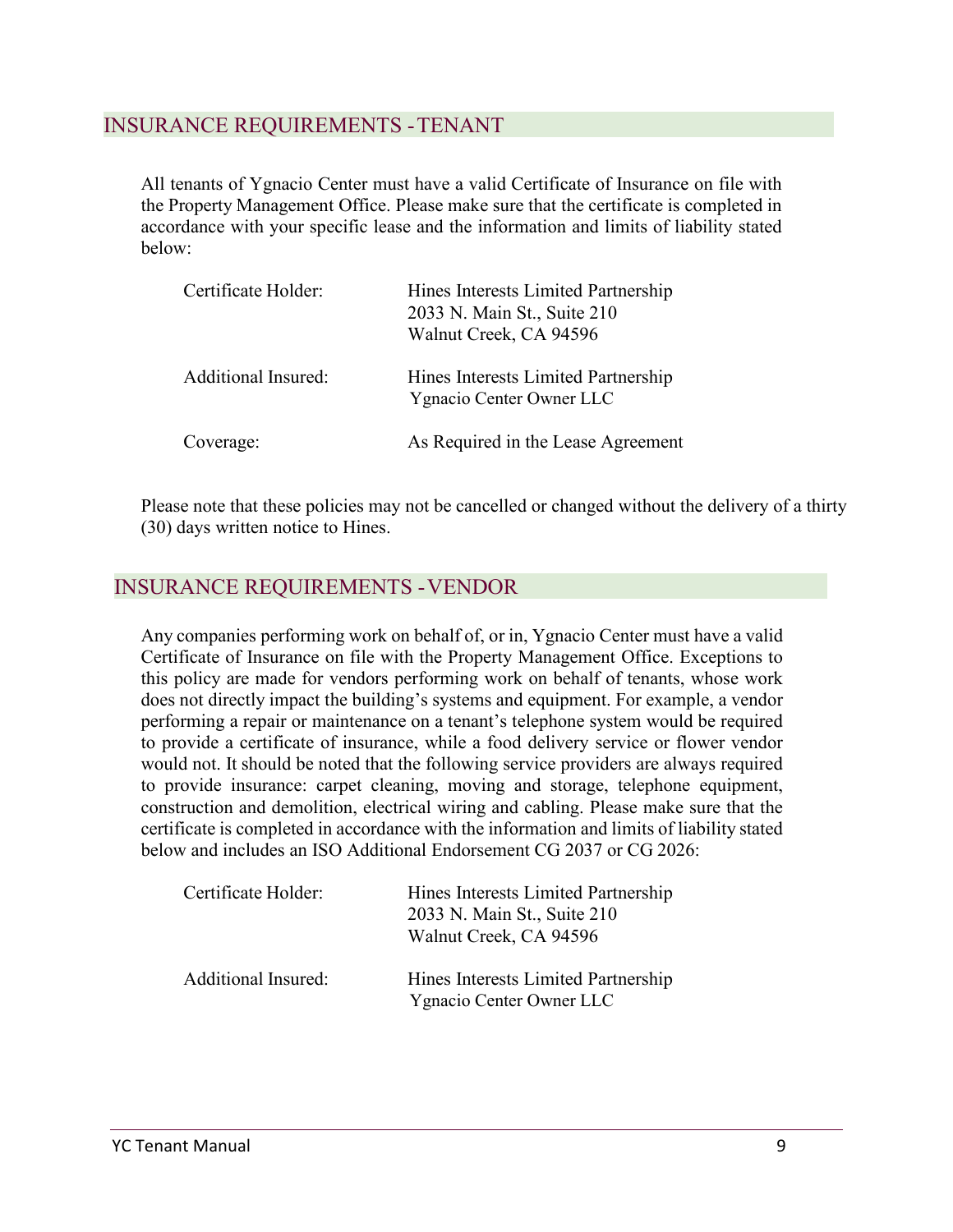Coverage:

| 1.) Workers Compensation | In kind and amount as prescribed by statue |
|--------------------------|--------------------------------------------|
|--------------------------|--------------------------------------------|

#### **2.) Employers Liability** \$500,000

- **3.) Commercial General Liability** \$1000,000 or greater per occurrence with combined single limits for personal injury or death and property damage
- **4.) Commercial Automobile Liability** \$1,000,000 or greater per occurrence with combined single limits for personal injury or death and property damage
- **5.) Product & Completed Operation Liability** \$1,000,000 or greater per occurrence with combined single limits for personal injury or death and property damage
- **6.) Contractual Liability** \$1,000,000 or greater per occurrence with combined single limits for personal injury or death and property damage

Please note that these policies must not be cancelled or changed to affect insurance described by the certificate until thirty (30) days after written notice of such cancellation or change has been delivered to the Property Management Office.

Please email to: [YgnacioCenter@hines.com](mailto:YgnacioCenter@hines.com)

Mailing address:

**Hines** 2033 N. Main Street, Suite 210 Walnut Creek, CA 94596 (925) 935-2033

### JANITORIAL SERVICES

Janitorial cleaning is done Monday through Friday, with day staff keeping common areas presentable and a night crew performing more extensive services. If you have employees working late or an event planned in the evening, please notify the Building Management Office so an appropriate time to clean the suite can be determined. Please direct any comments or concerns about janitorial service to the Building Management Office so we can make any adjustments needed. Special or extra cleaning can also be coordinated through the management office at a minimal cost.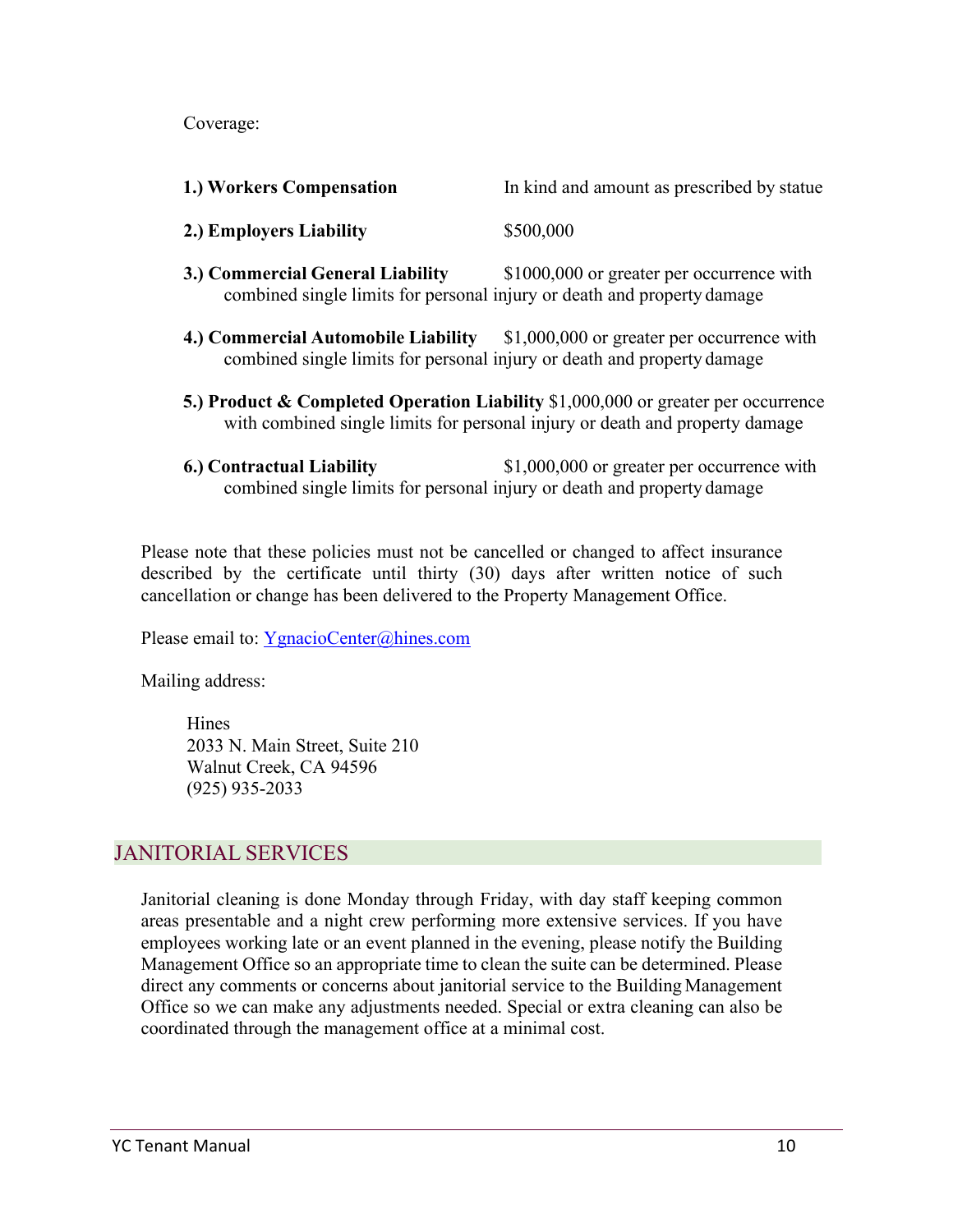## KEYS & LOCKS

The Property Management Office will provide a reasonable number of keys per employee when your company initially moves into the Ygnacio Center, including mailbox keys. Subsequent keys will be billed at \$10.00 per key (price subject to change).

Should you require additional keys or a lock change for your space at any time during your tenancy, the designated Day Contact or Executive Contact must submit a work order via Angus.

In order to ensure proper access for emergency personnel, under no circumstances are you allowed to directly call a locksmith to the premises. If a lock is rekeyed without the knowledge of the Hines Property Management Office, repining will be at tenant's expense.

### LOST AND FOUND

If you lose an item, check with the Building Management Office in the event it was found or returned. Leave your name, phone number, and a description of the lost item if it has not yet been returned and we will gladly contact you if it comes in. "Found" items may be turned in to the management office or the security desk in 2033 N. Main Street lobby.

### MAILBOXES

All buildings have a mailroom with mailboxes specific to each tenant. Mail is delivered and picked up Monday thru Saturday. We have a **FedEx** and **UPS** drop box located in the mailroom at 2033 N. Main Street lobby, and YC1 Garage.

**FedEx** is located at 1909 Mt. Diablo Blvd in Walnut Creek and is open weekdays from 7:00a.m. to 10:00p.m.

**UPS** is located at 1630 N. Main St. in Walnut Creek, and is open weekdays from 8:00a.m. to 6:30p.m.

**USPS** is located at 2070 N Broadway in Walnut Creek, and is open weekdays from 8:00a.m. to 5:00p.m.

Direct pick-ups can be scheduled via **FedEx** by calling (925) 934-8254 or via **UPS** at (925) 934-931, and via **USPS** at (800) 275-8777.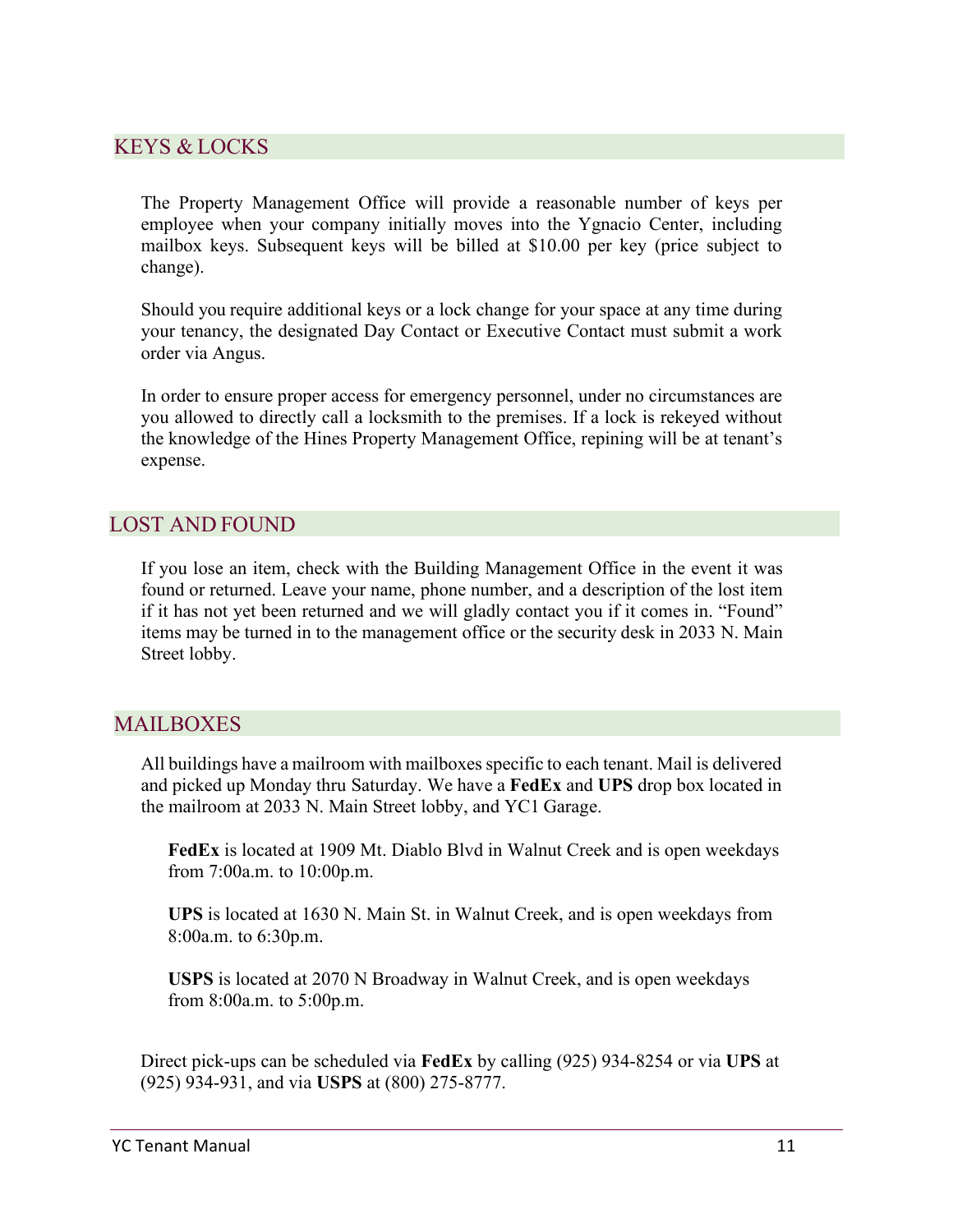# PARKING

Ygnacio Center has three parking garages. They may be referred to as YC1 Garage (1990 N. California Blvd), YC2 Garage (2033 N. Main Street) and YC3 Garage (2001 N. Main Street).

YC1 Garage is accessible from N. Main Street. YC2 Garage is accessible from Pringle Street. YC3 Garage is accessible from California Blvd.

YC1 Garage is open 24 hours, 7 days a week. YC2 Garage is open from 5:00am to 9:00pm, Monday through Friday. YC3 Garage is open from 5:00am to 9:00pm, Monday through Friday.

On Sundays and Holidays these garages are closed. A limited number of tenants holding parking access cards will have 24/7 access to garages. Overnight parking and vehicle storage is strictly prohibited.

### PEST MANAGEMENTPROGRAM

Ygnacio Center currently contracts through Crane Pest Control for the elimination of pests from the campus. Crane takes care of the exterior of the buildings, but we need your help to prevent pests from entering the buildings by keeping food in sealed containers, not over-watering plants and reporting any pests immediately. Please contact the Property Management Office at (925) 935-2033 for more information.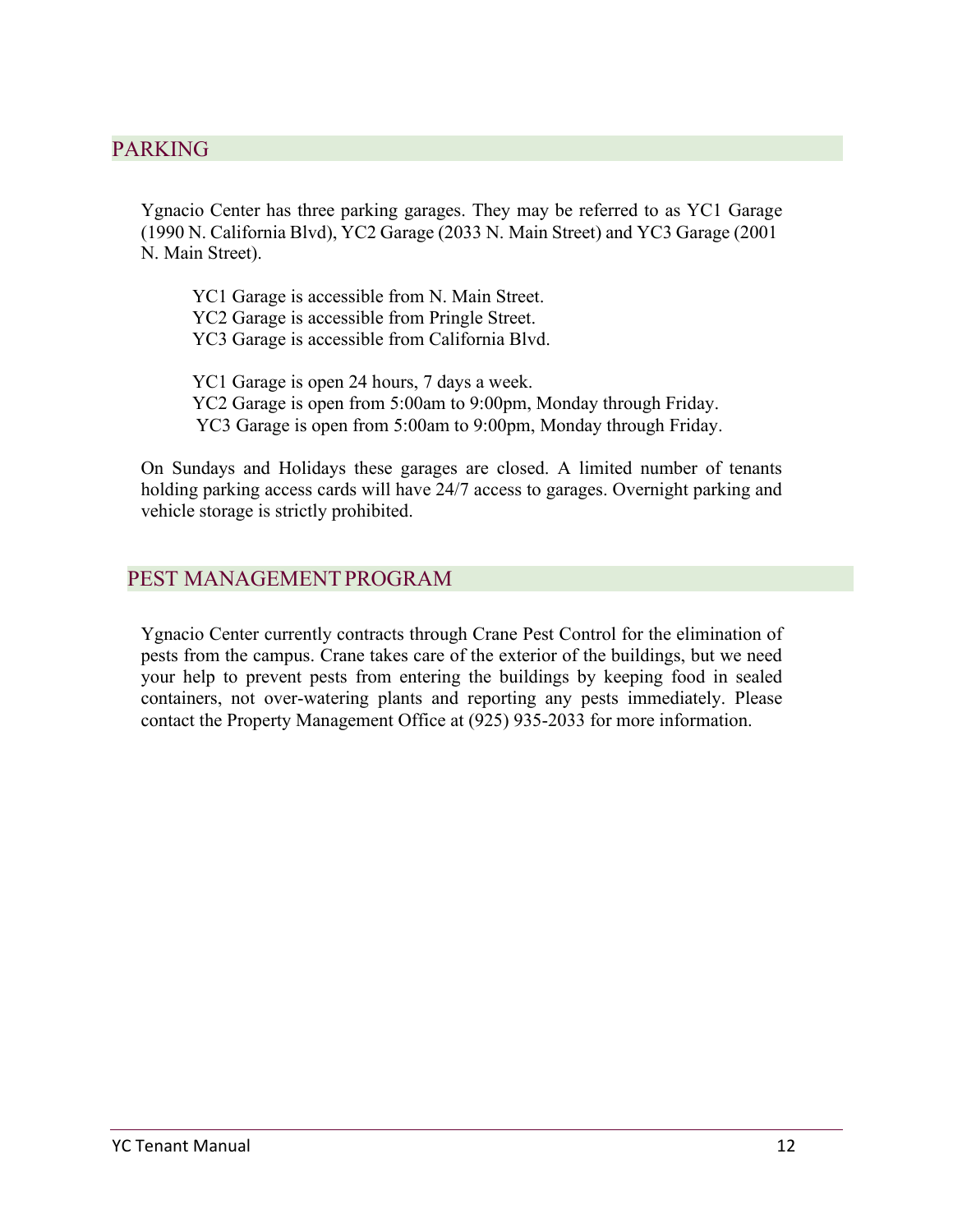Base Rent and Additional Rent charges are due and payable on the first day of each month. Statements detailing Base Rent and Additional Rent charges for the next year are sent to each Tenant in December of the preceding year. Miscellaneous charges (for keys, additional HVAC, etc.) will be invoiced separately. All checks should be made payable to "YGNACIO CENTER OWNER LLC." Checks should be mailed to:

1. WIRING INSTRUCTIONS, for any payments by wire

YGNACIO CENTER OWNERLLC Depository Account: 153796126065 ABA: 121201694

2. CHECK PAYMENT ADDRESS, payable to:

YGNACIO CENTER OWNER LLC PO Box 516575 Los Angeles, CA 90051-0597

Address for overnight payments only: US Bank Wholesale Lockbox c/o 516575 16420 Valley View Ave. La Mirada, CA90638-5821

Late fees will be applicable in accordance with the provisions of the Lease. If you have any questions concerning Base Rent, Additional Rent or other miscellaneous charges, please contact the Property Management Office.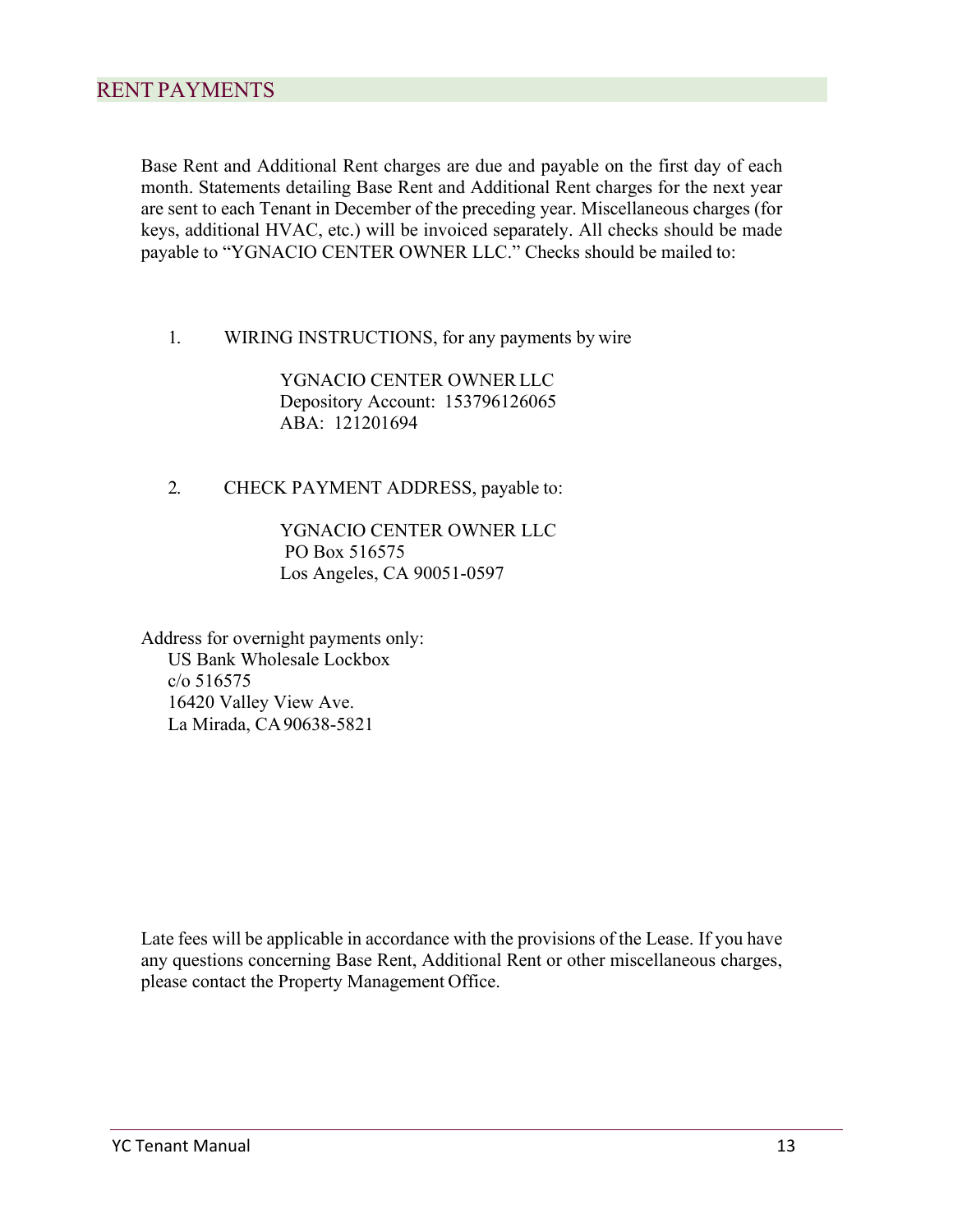### **SECURITY**

Security is present at Ygnacio Center seven days a week, at all hours. You must have your own building access card and your own office key in order to gain entry into your office after business hours. Please anticipate any after-hours access requirements and make appropriate arrangements in advance.

We ask that you take an active role in making Ygnacio Center a safe and comfortable place to work. In multi-tenant buildings such as ours, it is impractical to screen every person who enters the building. Occasionally, a solicitor, vagrant or petty thief will slip in and it will be *you* who notices their presence. If at any time you notice someone who seems out of place or suspicious in or around the building, please call security immediately by calling (925) 944-9936 with the location and description of that person. This applies to any door-to-door salesperson or "information distributors" as well.

Good ways to discourage thieves include:

- keeping tempting items such as wallets, purses, personal radios, cell phones and the like either on your person or out of sight;
- never leaving the reception area unattended with the door unlocked;
- escorting visitors, including delivery personnel, to inner offices or work areas rather than simply directing them;
- stopping and challenging strangers in your work area ("Hello, may I help you?"); and
- immediately reporting to security and/or building management any strangers seen loitering in the building or the loss of any equipment or valuables.

### SERVICE DOG POLICY

The Ygnacio Center welcomes registered and documented service dogs. Prior to bringing your dog to our building please get in touch with the Property Management team at (925) 935-2033, or [YgnacioCenter@hines.com,](mailto:YgnacioCenter@hines.com) so that we can ensure that you meet all of our requirements, and approve your service dog's presence at Ygnacio Center. In addition, please fill out our Ygnacio Center Dog Policy form so that you can properly prepare for requesting building access for yourpup

Emotional support animals are not allowed.

#### SIGNAGE

Each tenant is provided a complete set of building standard signage upon arrival at Ygnacio Center. This includes a building lobby directory, floor directory, and a suite plaque sign outside your main suite door. To request your initial signage, or a change to your existing signage, please submit a work order via Angus. Changes to existing signage will be billed to the tenant.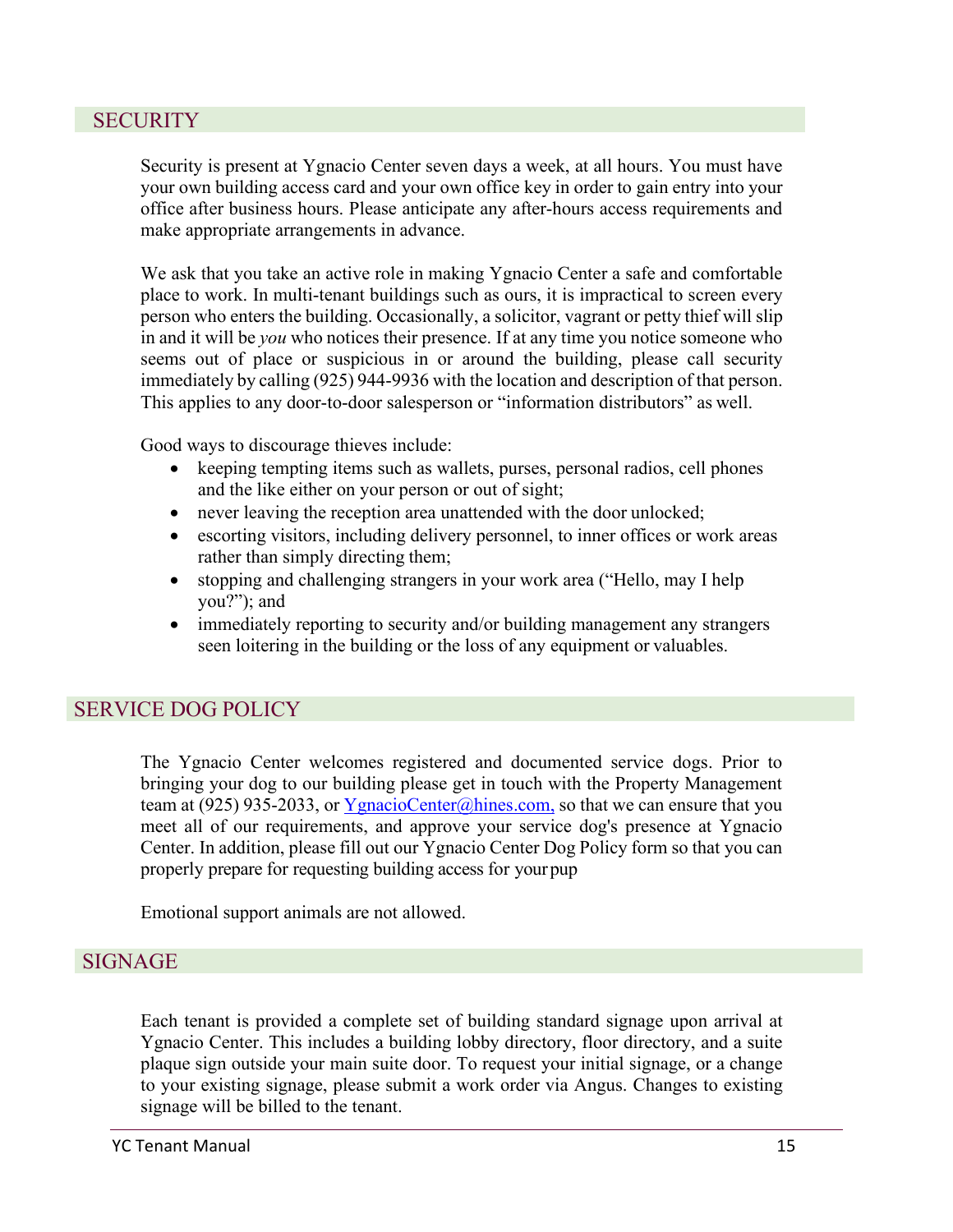### SMOKING

By law and building policy, smoking is prohibited inside the Ygnacio Center at all times. This includes private offices, stairwells, the lobby, restrooms, hidden corners where "no one will ever notice", weekdays, weekends, holidays,  $24$  hours a day – in short, every place, every time. Compliance with the law is a requirement of every tenant's Lease Agreement.

To accommodate our smoking clients, a designated smoking area with ash urns has been set up on the exterior, at a minimum, 25 feet away from each building entrance. We appreciate any help you can offer in encouraging use of this smoking area by your employees.

#### *E-Cigarettes*

Hines Statement: Because of our commitment to the safety of all occupants in Hinesmanaged buildings, until there is conclusive, clinical data that there is no health risk, E-cigarettes should be treated like any smoking or tobacco products; they will not be permitted indoors at any Hines-managed asset.

### SOLICITORS /SALESPEOPLE

Soliciting (door-to-door sales, flyer distribution, etc.) is strictly prohibited at Ygnacio Center. If you are approached inside or outside of your suite, please notify security immediately (925) 944-9936 so the individuals can be escorted from the building.

Aside from protecting our tenants from unwanted solicitations, our concern is that both casual and professional thieves use the salesperson role as a cover for theft.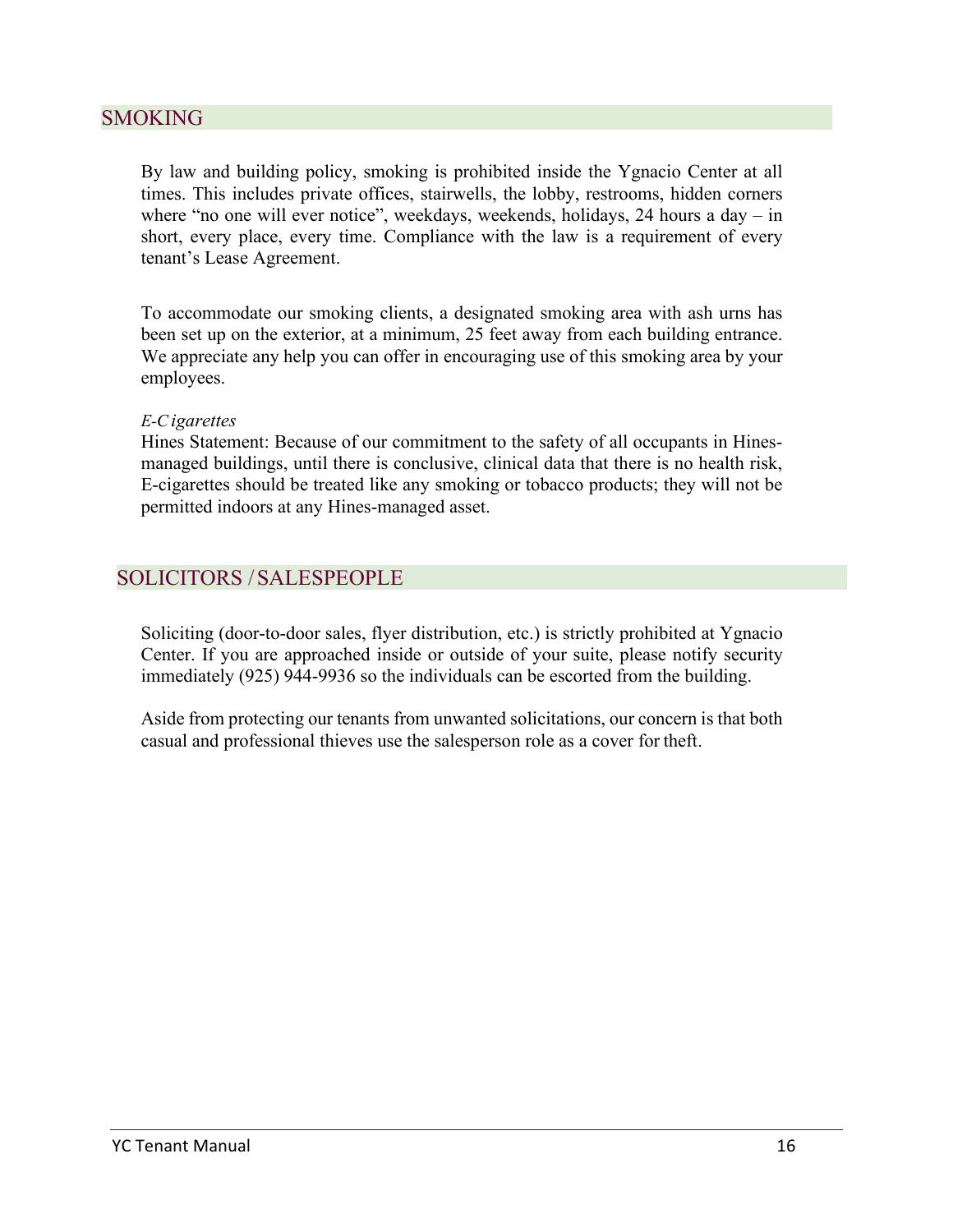## TENANT CONTACTINFORMATION

Maintaining accurate contact information is imperative for keeping you up-to-date and informed about the property. The Tenant Contact form may be filled out and submitted at any time to indicate changes or updates to your requested contacts.

The following descriptions may be used as a guide when completing the attached forms. Please note that one individual may serve as the contact in several areas. It is also important to remember that the Executive and Day Contacts must be located onsite.

Executive Contact: These individuals are designated asthe primary contact in the event of a building emergency, i.e. earthquake, fire, bomb threat, etc. Due to the extreme importance of fast and efficient notifications, it is imperative that this information is current and accurate. The names you provide should have the authority to make decisions on building evacuations and any other life safety measures mandated by the situations.

Day Contact: These individuals are authorized by your firm to call in day-to-day maintenance requests as well as special or overtime service. They are authorized to place requests, which may involve a billback charge to your company. These individuals are our primary contacts for day-to-day communication and should be limited to one or two people to ensure that we are able to respond to your requests effectively.

Lease/Rent Contact: This individual is responsible for your office location with authorization to receive and process notifications regarding rent/lease issues. Rent letters and reconciliation letters are sent to this individual as well.

Receipt of Invoices: This individual is responsible for receiving and processing monthly invoices for above standard services.

IT Contact: This individual is designated as the primary contact for any IT issues.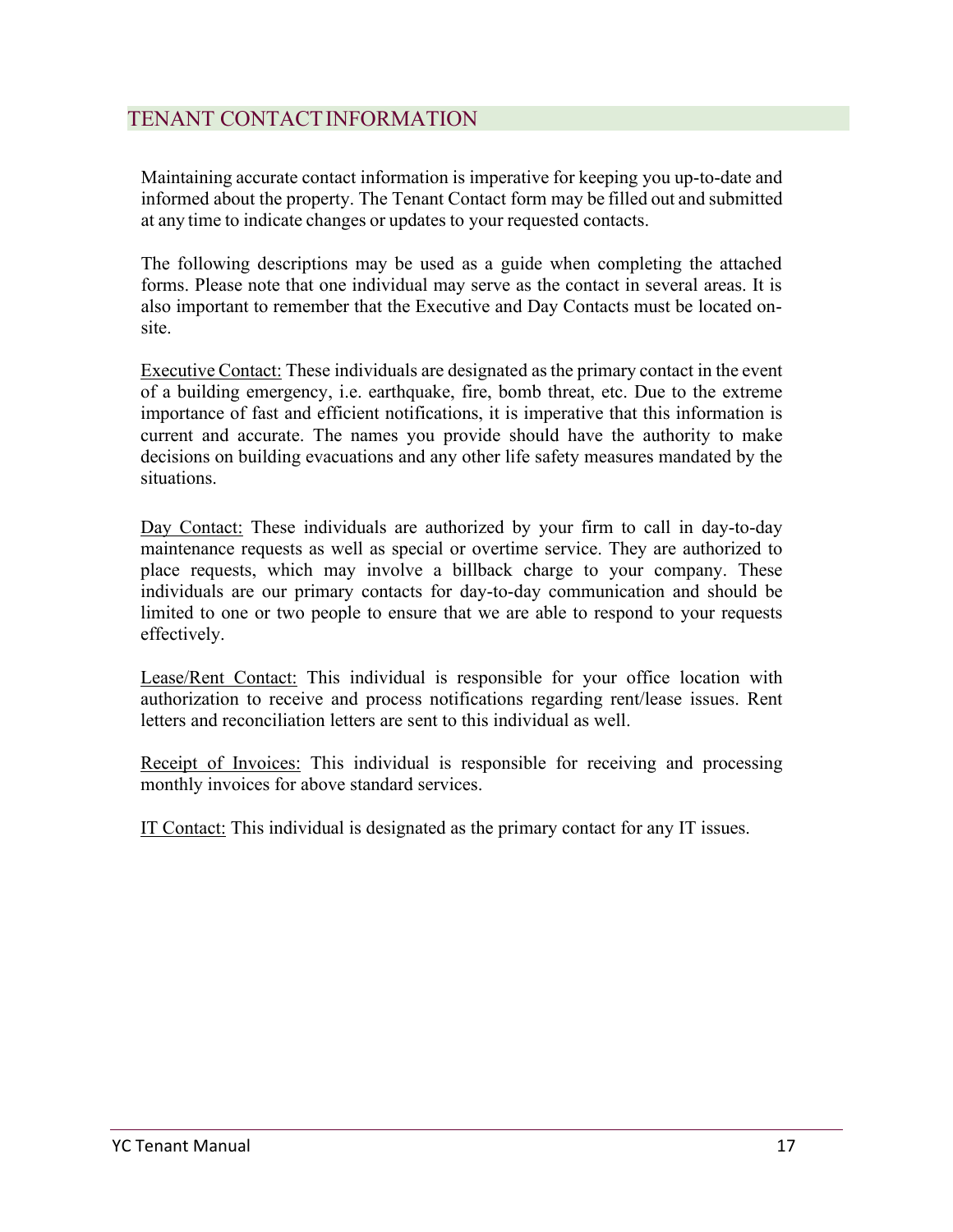### TENANT IMPROVEMENTS /ALTERATIONS

If your premises need alterations such as additional electrical outlets or painting, please contact the building management office prior to any work being performed. All alterations must be coordinated and supervised by property management, even if your lease permits certain work to be done by you and your vendor.

### VISITORS

Any visitors that arrive during non-business hours will need to sign in and out at the security desk and will require tenant escort to their destination. Please submit all visitors and vendorsin our visitor management site located on the Angus website if you are aware of visitors in advance so they may be placed on the buildings accesslist.

## WASTE MANAGEMENT

Ygnacio Center is a green campus and has implemented a campus wide recycling program as a way to protect the environment and preserve natural resources. We encourage recycling by providing a set of trash, recycling, and compost bins in your kitchen or other central location in the suite. Tenants are responsible for providing additional bins for their suites.

- *Cardboard* All cardboard should be flattened, marked "Trash" and placed in a cardboard bin in the break room/kitchen or central location for our janitorial staff to recycle.
- *Compost* Lined green cans placed in kitchens or central locations
- *Mixed Recycling* Lined recycling cans placed in kitchens or central locations
- *Non-Recyclable Trash –* Lined cans placed in kitchens or central locations

For a comprehensive list of compostable, recyclable and landfill materials, please visit Recycle Smart's website at [https://www.recyclesmart.org/businesses/general.](https://www.recyclesmart.org/businesses/general)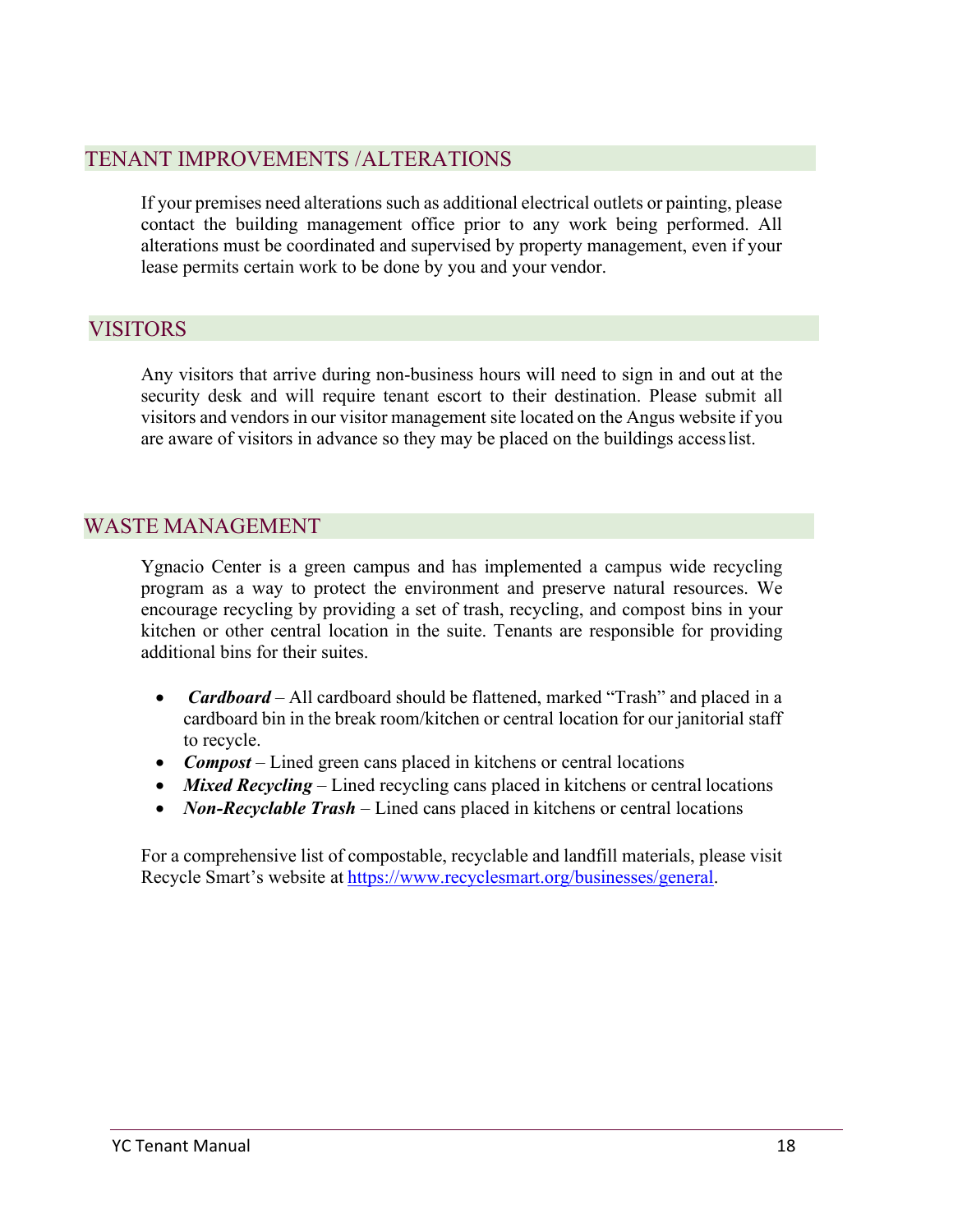# **MOVING, DELIVERIES ANDCONTRACTORS**

### SCHEDULING

For best results, moving and/or large furniture deliveries should be scheduled at least two weeks in advance with the Building Management Office. Building Management must be notified three months or as soon as possible in advance of any move in order to ensure the availability of the freight elevator and loading dock. Reservations for the freight elevator and loading dock are made on a first-come, first-served basis. Moves are restricted to start at/after 6:00 p.m., and to end no later than 7:00 a.m., Monday through Friday, and are not restricted on Saturdays and Sundays. If there are any changes of dates and/or times of the move, please notify Building Management as soon as possible.

## MOVERS AND OUTSIDEVENDORS

Please submit the name of the moving company (or any other outside vendors), telephone number and name and number of the onsite moving/vendor supervisor. Movers should have a site visit prior to the move. In addition, the moving company must comply with all moving rules and regulations. Please ensure that the moving company had the proper protective equipment (masonite and walkoff plates) as you, the tenant, will be responsible for any damage to the building incurred during the move. Movers must report any electrical problems and elevator breakdowns that occur. They are also responsible for removing all trash, packing cartons, and moving boxes from the building.

### **INSURANCE**

Prior to any move, the moving company needs to supply the building management office with a Certificate of Insurance showing both general liability and workers' compensation coverage. The certificate must name Ygnacio Center Owner LLC and Hines Interests Limited Partnership as additional insured parties. No moving can take place until the management office has received the Certificate of Insurance.

# DIRECTORY LISTING ANDSIGNAGE

Prior to move, please specify in writing exactly how the company name should be listed on building signage and in the building directory. Please use the Signage Form in this Tenant Move Manual and submit it to the building office two months prior to your move.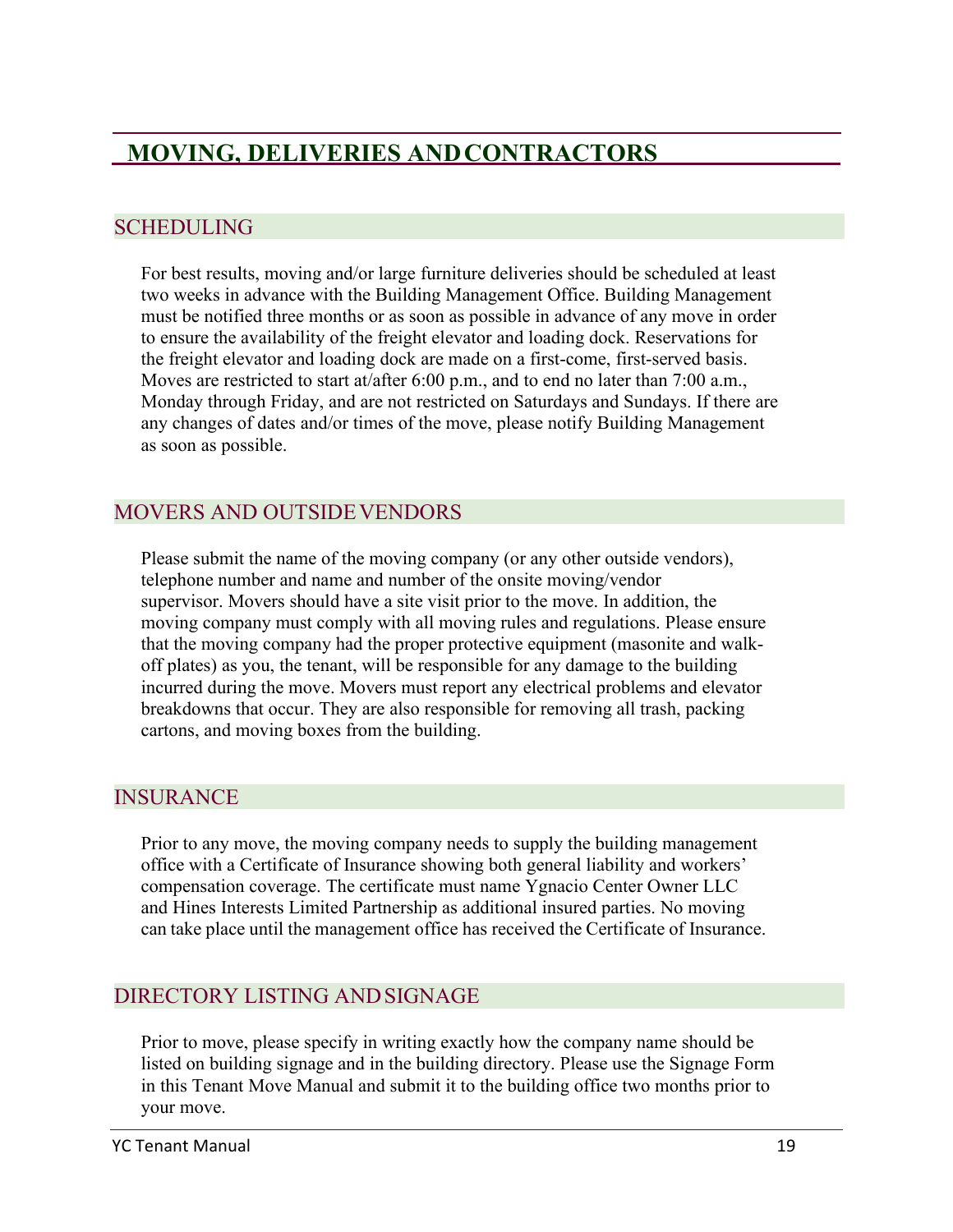## COMPANY INFORMATION, TENANT EMPLOYEES & TENANT CONTACTS

Prior to your move, please send us a list of employees who will be working at your Ygnacio Center location. In addition, please provide us with the Tenant Contact names as well as a list of all authorized signatories and designated contact persons. Please specify who will be the Tenant Move In Contact as well. The Tenant Contact should request a supply of cardkeys from the Building Office.

### PARKING

Visitors are responsible for finding their own parking at Ygnacio Center. If the dimensions of your vehicle or the vehicle of your visitor exceed the capacity of our garages, special parking arrangements must be made with the Property Management Office at least two weeks in advance. Loading areas must remain clear for vehicles loading, parking in such designated spaces is restricted to local law and time zones and violators may be ticketed and/or towed at owner's expense. There is a 20 minute time maximum for vehicles parked in loading dock areas.

### WALK-THROUGH

All moves should be preceded by a walk-through of the common areas that will be used by the movers (the path of travel). The walk-through participants include representatives of the tenant, moving company, and building management who will record any pre-existing damage in the path of travel. (This is in the interest of the tenant as pre-existing damage cannot be blamed on the move and billed back to the tenant.)

### MAIL DELIVERY

Notify the United States Postal Service (USPS) and all clients of the new mailing address before the actual move-in date. Mail is delivered by USPS to each tenant mailbox.

### PROTECTION

The moving company and/or outside vendor will be required to provide and put in place protective covering (masonite) in the common areas of the building through which they will travel. On the tenant floor(s), the corridor from the elevators to tenant spaces and the floor and walls of the passenger elevators must be protected with masonite. Doors and doorframes must be covered and walk-off plates must be provided to protect door thresholds. The building security officer will inspect and approve the protection prior to allowing the move to begin.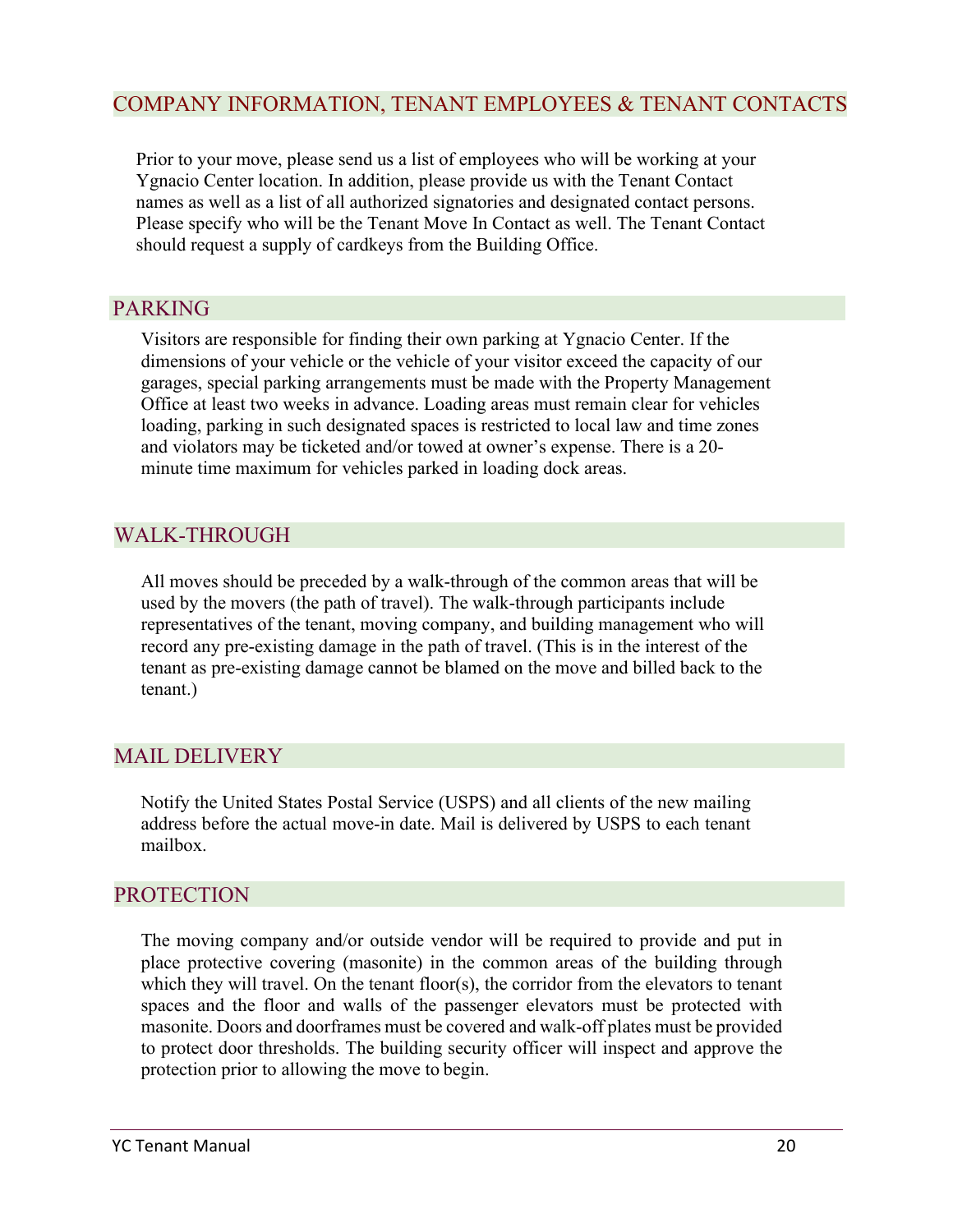## DAY OF MOVE: OVERSIGHT, SAFETY, SECURITY, ANDHVAC

An authorized representative of the Tenant must be on the premises to oversee the move from the time that the moving company arrives until the time they leave.Please note that Security and Building Management will not be responsible for providing access to the premises nor shall they be responsible for securing the space afterwards. Under no circumstances will Security or Building Management sign for a delivery of furniture or for any other items in regard to completion of a move in place of a tenant. At Landlord's sole discretion, depending on the size of the move, a representative from Building Management may be on site during themove. It is the responsibility of the moving company (and/or outside vendor) and the tenant to perform the move in the safest manner possible. Please avoid blocking the building corridors, entrances and exits and avoid accumulation of combustible materials.

At Management's sole discretion, Building Management may elect to hire additional security officer coverage to monitor the move and this expense is *billable to the tenant*.

If ADDITIONAL HVAC is requested, please fill out the Additional HVAC Request form and submit it to the Building Office at least one week prior to your move. All additional HVAC requested for a move will be *billable to the tenant.*

# AFTER THE MOVE:CLEAN-UP

Removal of masonite, tape, tape adhesive residue, pads, corner boards, empty containers, boxes and carts from public areas (corridors, elevators, elevator lobbies, main lobby, etc.) should be completed prior to the following business day. If there is an excess of trash, Building Management will arrange for additional trash service and *invoice the tenant* accordingly.

Any damages that can reasonably be assumed to have been caused by the moving company will be repaired by Building Management and *billed back to the tenant*.

Dimensions of elevators can be found in the General Information section titled "Elevator Use."

Please feel free to contact the building management office at (925) 935-2033 if you have any questions or concerns about moving instructions.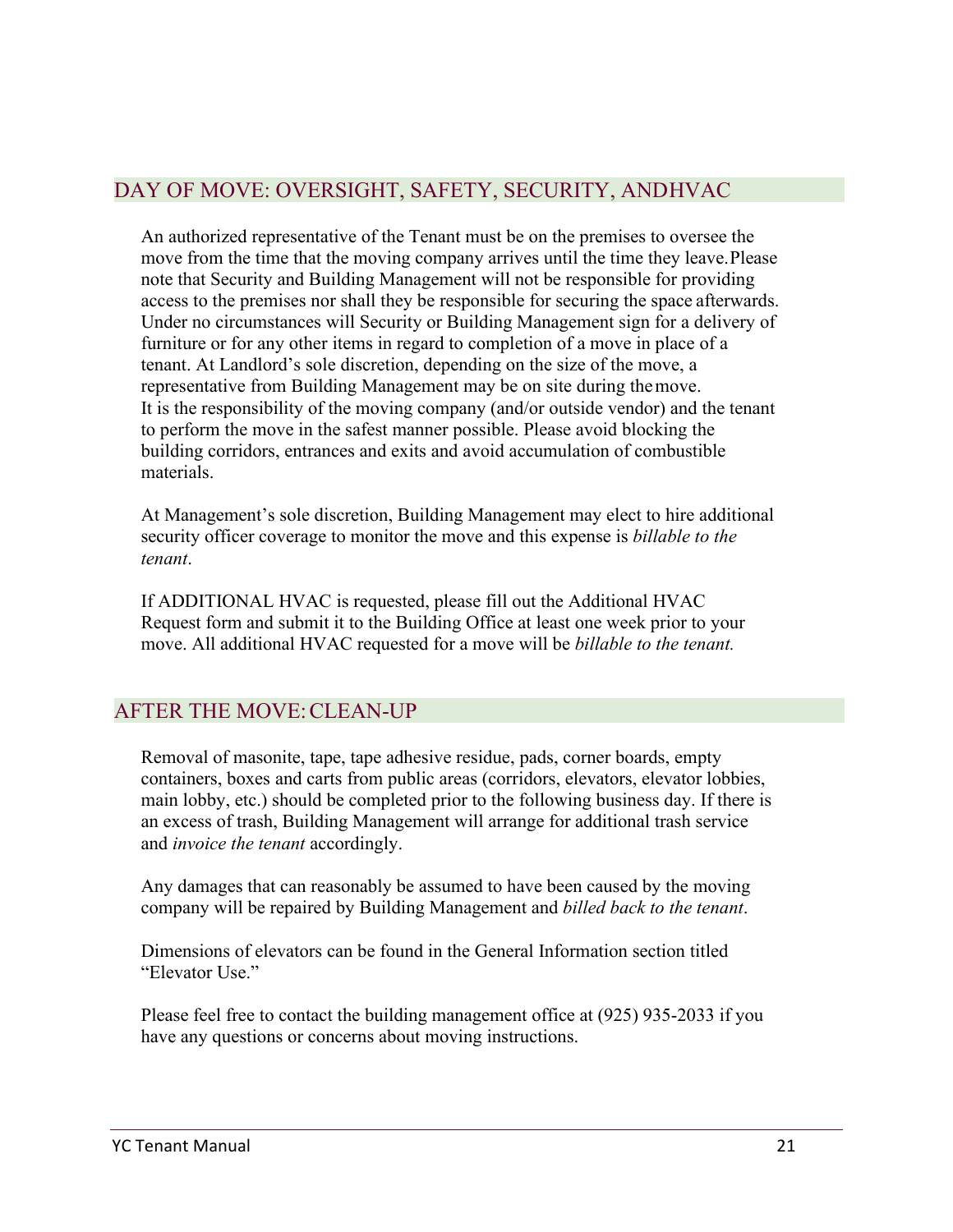# MOVE IN RULES ANDREGULATIONS

- 1. Moves are scheduled on a first-come, first-served basis. Only one move can be accommodated at any given time. To schedule your move, contact the Property Management Office at (925) 935-2033 with the following information:
	- 1. Date(s) and Time(s) of the move
	- 2. Your Company's Name
	- 3. Name of Moving Company, contact name and phone number
	- 4. Estimated duration of the move; number and size of trucks expected
	- 5. Name and number of person(s) onsite for move, your company and moving company.
- 2. One truck can be accommodated in the loading dock at a time. Any truck in the loading dock may only remain there to load or unload. Under no circumstances will any vehicles be allowed to park in the loading dock. Any trucks parked on the street are subject to restrictions imposed by the city.
- 3. The moving company is responsible to designate one person as an elevator operator for the service elevator during the move.
- 4. Duct tape is NOT to be used on any floors, walls, doorjambs or doors because of sticky residue that is left on surfaces.
- 5. It is the Customer's responsibility to notify Landlord of items to be moved which are unusually large or heavy (in excess of 2,000 pounds) or which may require review by Landlord. Dimensions and weight may prohibit the safe transport and placement within acceptable structural guidelines. Any large items that cannot be placed in the service elevator will require special hoisting arrangements which will be made through the Landlord. Customer's moving contractor should include in the bid price to the Customer any additional charges required for extra services which may need to be provided by the elevator contractor to hoist large items.
- 6. Customer's moving company employees must be easily identifiable bywearing company shirts and name badges.
- 7. Customer's moving company must adhere to the Building Rules and Regulations.

### CHECKLIST OF VENDORS

This list is intended to help remind you of outside vendors involved in a move. Please remember that all outside vendors must submit a Certificate of Liability Insurance to the Building Office, preferably one month prior to the scheduled date of work and/or move. Also, all outside vendor visits to the building must be scheduled in advance with the Building Office as the loading dock areas, freight elevators as well as other considerations must be pre-arranged well in advance.

Possible Vendors may include, but are not limited to, the following:

• Moving Company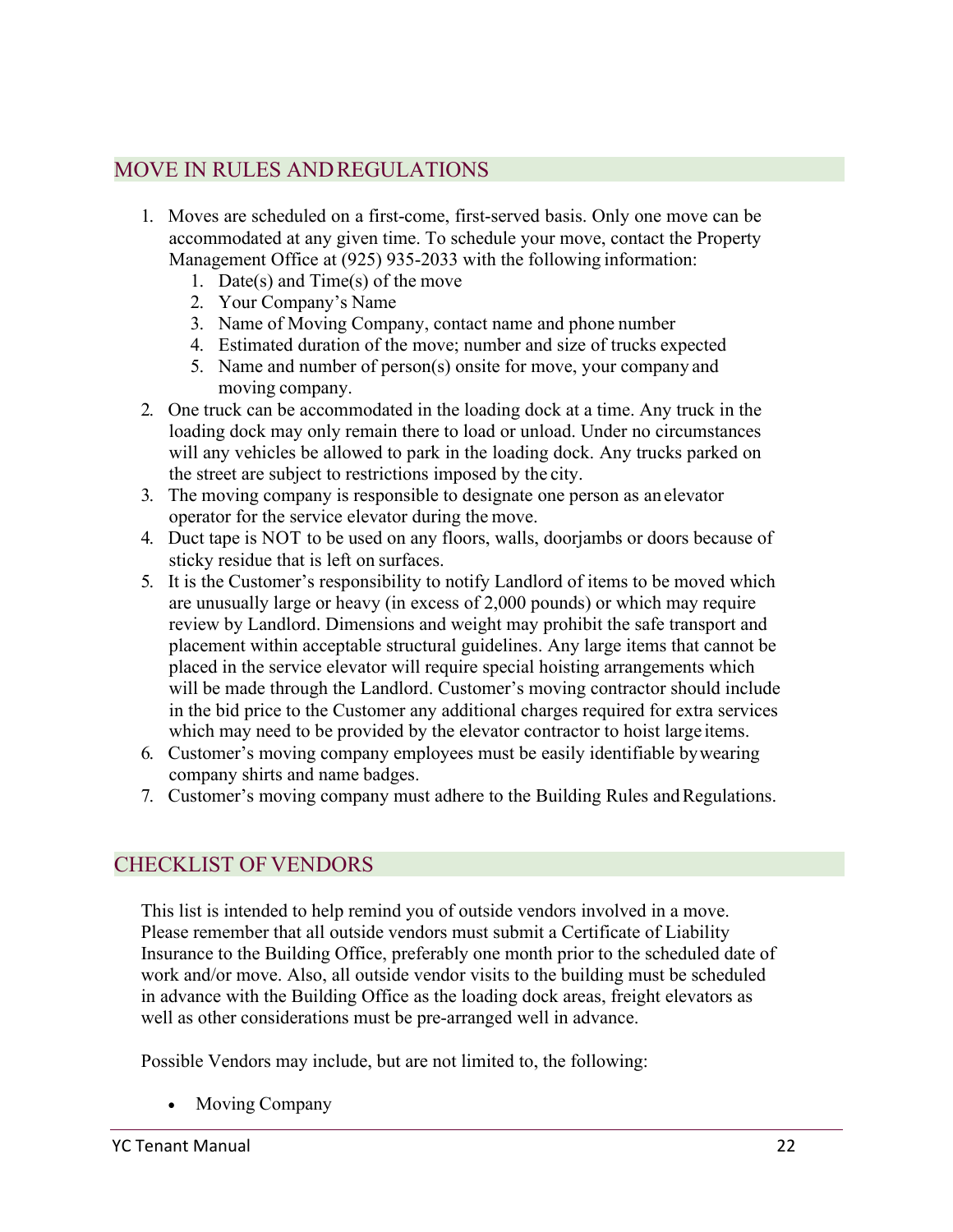- Furniture Retailer, Furniture and/or Office Equipment Assemblers
- Interior Decorators, Designers, Company Architects
- Computer Vendors and/or Computer Technical Support and Installers
- Phone and Data Installers
- Repair persons
- Office Supply Delivery People
- Landscape / Plant Care Service
- Paper shredding service
- Off-site document storage service
- **Caterers**

Please remember that this is only a partial list designed to help you remember all of the possible outside vendors involved in your move. There may be outside vendors unique to your company's move. Please feel free to call the building office with any questions or concerns at (925) 935-2033.

# VOICE AND DATA CARRIERS RULES ANDREGULATIONS

1. Below is a list of Voice  $&$  Data Carriers with a physical presence in the building:

1990 N. California Blvd. (YC1): ATT, Comcast 2033 N. Main Street (YC2): ATT, Verizon, Comcast 2001 N. Main Street (YC3): ATT, Comcast

- 2. The Riser Manager for Ygnacio Center is Montgomery Technologies; any vertical cable pulls in the riser closets are to be done by MT, or at minimum, supervised by MT. Such work can be coordinated directly through MT who will alert Property Management. MT can be reached at: (844) 824-0100 or  $s$ ervice $@$ montgomerytech.net. When contacting MT, reference your specific building location at Ygnacio Center so they may direct you to a knowledgeable technician familiar with the building.
- 3. Please confirm with the Property Management Office that the proper insurance documentation is on-file for vendors prior to their arrival. Work may not begin until these documents have been received.
- 4. Please advise vendors and their technicians to report to the Property Management Office prior to starting work in order to obtain the proper accessforms.

# BUILDING REGULATIONS

The Lease contains building rules and regulations. If you have any questions about your Lease, please contact the Building Management Office.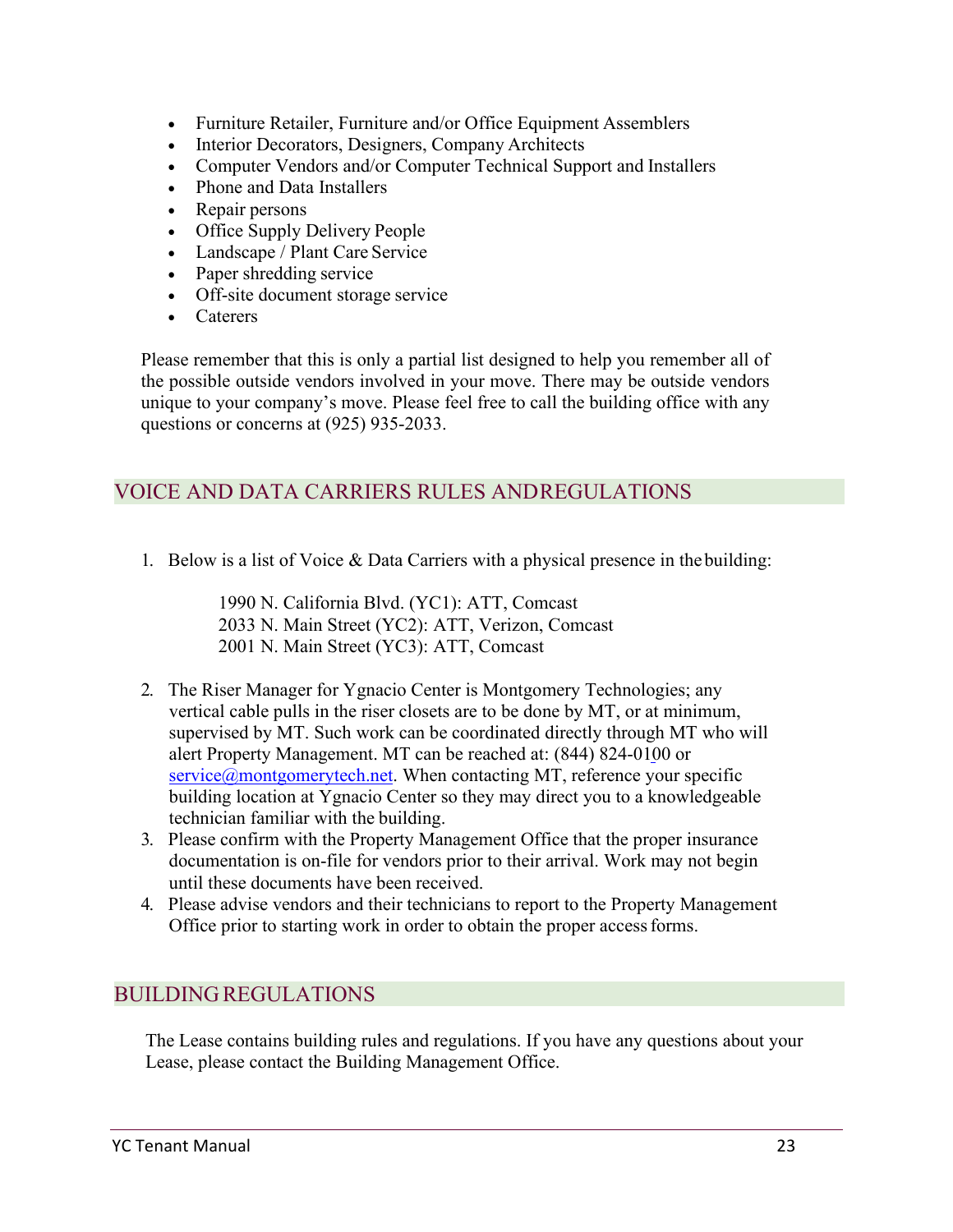# **EMERGENCY PROCEDURES**

Tenants may request hard copies of the Emergency Procedures.

#### EMERGENCY CONTACTS

#### EMERGENCY TELEPHONE NUMBERS

| Fire / Police / Medical                                                                                                                         | 911                                                                                             |  |
|-------------------------------------------------------------------------------------------------------------------------------------------------|-------------------------------------------------------------------------------------------------|--|
| Non-Emergency $-$ Fire                                                                                                                          | $(925)$ 941-3300                                                                                |  |
| $Non-Energy-Policy$                                                                                                                             | $(925)$ 943-5844                                                                                |  |
| Hospitals --                                                                                                                                    |                                                                                                 |  |
| John Muir, 1601 Ygnacio Valley Road, Walnut Creek<br>Kaiser, 1425 S. Main Street, Walnut Creek<br>John Muir Hospital, 2540 East Street, Concord | (925) 939-3000 1.6 miles away<br>(925) 295-4000 1.2 miles away<br>(925) 682-8200 6.6 miles away |  |
| Poison Control Information                                                                                                                      | $1-800-222-1222$ (toll free)                                                                    |  |
| <b>Building Management Office</b>                                                                                                               | $(925)$ 935-2033                                                                                |  |
| <b>Building Security</b>                                                                                                                        | (925) 944-9936                                                                                  |  |

#### IMPORTANT NOTE

If you call 911 as a result of a medical emergency, please be sure to also notify the Property Management Office with your name, callback number and location so that security may swiftly guide the paramedics to your exact location.

#### EMERGENCY COMMUNICATION AND DETECTION SYSTEMS

Various alarm and detection systems are located throughout the building. They include smoke detectors and fire alarm pull stations that are monitored twenty-four hours a day. When a fire alarm sounds, it emits an intermittent "whoop" tone from the speakers, accompanied by a flashing of the "FIRE" strobe lights.

#### FIRE ALARM PULL STATIONS

Fire alarm pull stations are located at the 3 exits on the first floor. The pull stations are connected to the lobby Fire Control Center, which is monitored by in house lobby staff and an off site central alarm station.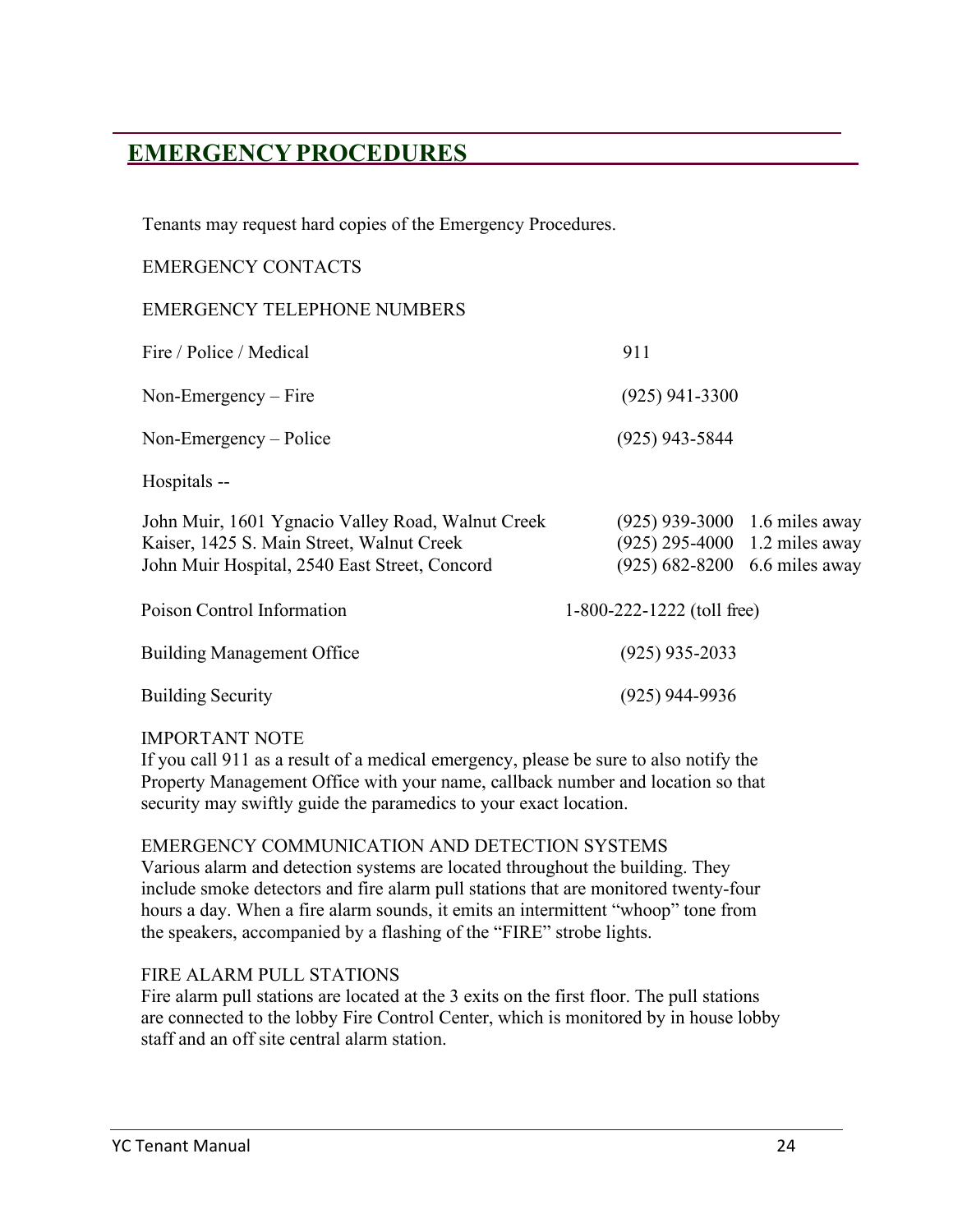#### FIRE EXTINGUISHERS

Portable fire extinguishers are inside fire extinguisher cabinets located in exit corridors.

#### SMOKE DETECTORS

Smoke detector locations include elevator lobbies, some tenant spaces and some mechanical spaces. Activation of the smoke detector results in the following:

- 1. Automatically returns all elevators to the first floor lobby (Elevator lobby detectors only).
- 2. Stops the main air supply and triggers exhaust fans (mechanical room detectors only).
- 3. Releases all elevator lobby doors from their magnetic holders.
- 4. Sends signals to the lobby Fire ControlCenter.

#### PUBLIC ADDRESS SYSTEM

Building YC1 (1990 N. California Blvd.) is equipped with a public address system which can broadcast to the entire building or to an individual floor. Initial emergency instructions will be given over the public address system.

#### EMERGENCY EVACUATION FLOOR SIGNS

Emergency evacuation floor signs are located next to stairwell entrances and in elevator vestibules.

#### STAIRWAY SIGNS

These stairway signs contain green arrows and dotted lines indicating the fire escape route. There are "You are here" locations of fire alarm pull stations, fire extinguishers, combination standpipes, fire hoses and speakers/sirens. They also indicate the building office telephone number and reminders to avoid using elevators, to call 911, listen for instructions and have instructions for the disabled.

#### DUTIES OF THE FIRE SAFETY ORGANIZATION

#### DUTIES OF THE FLOOR WARDEN

*Pre-emergency*

- a. Develop and implement an Emergency Response Plan for your company.
- b. Train all floor occupants according to your Emergency Response Plan.
- c. Know the location and use of all fire and emergency related equipment on the floor or area of responsibility.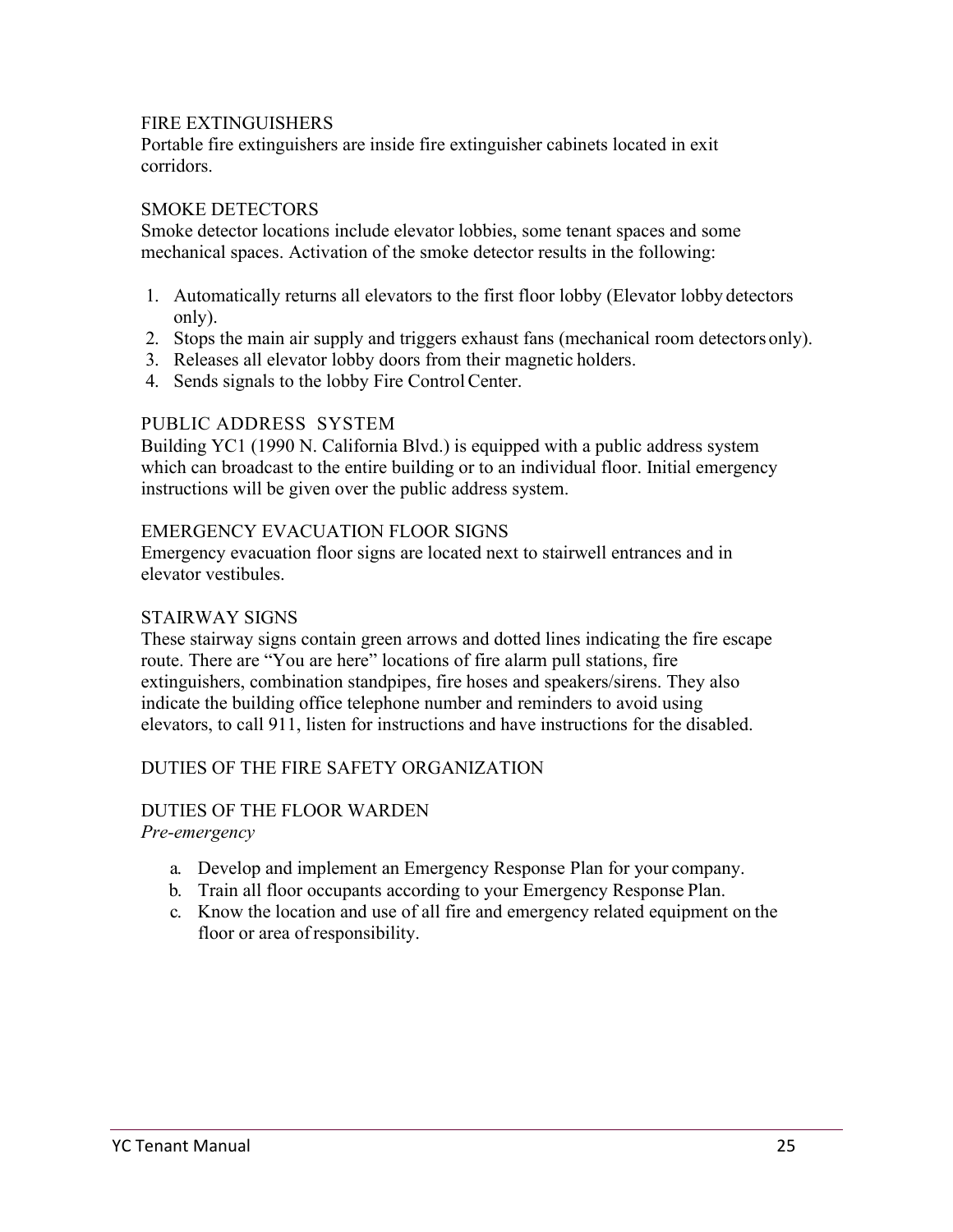- d. Appoint area wardens if the floor is extremely large and beyond the control of one person.
- e. Be completely familiar with the floor arrangement, the number of floor occupants, and the location of exits.
- f. Maintain updated list of disabled occupants and insure that individuals haveselected an aide.
- g. Provide updated disabled occupant list to Property Management Office.
- h. Be fully aware of the existing procedures of the Building as they relate toFloor Warden's floor.
- i. Train the floor occupants in fire prevention measures and in safe fire exit procedures.
- j. Designate a refuge site in close proximity to Ygnacio Center.
- k. Select and train the following to assist during emergencies:
	- o Deputy Floor Warden
	- o Searchers
	- o Elevator Lobby Monitors
	- o Aides for the Disabled
	- o Stair Monitors

#### *Emergency*

- a. Implement Emergency Response Plan.
- b. Maintain control of occupants.
- c. If directed to relocate, direct occupants to exits and to appropriate floors.
- d. Determine safe availability of stairwells.
- e. Guide tenants away from elevators to stairs.
- f. Be prepared to communicate vital information to the lobby or Fire Department.
- g. If relocated, communicate to lobby your arrival at refuge area.
- h. Determine by head count any missing occupants, and relay to lobby or to Fire Department.

#### DUTIES OF THE DEPUTY FLOOR WARDEN

- 1. Assume the duties of the Floor Warden in his/her absence.
- 2. Perform all tasks assigned by the Floor Warden.

### DUTIES OF THE SEARCHERS

*Pre-emergency*

- a. Become completely familiar with Emergency Response Plan, the floor arrangement, the number of floor occupants, and the location of emergency exits.
- b. Know the location and use of all fire and emergency related equipment onthe floor or area of responsibility.
- c. Perform all tasks as assigned by the Floor Warden.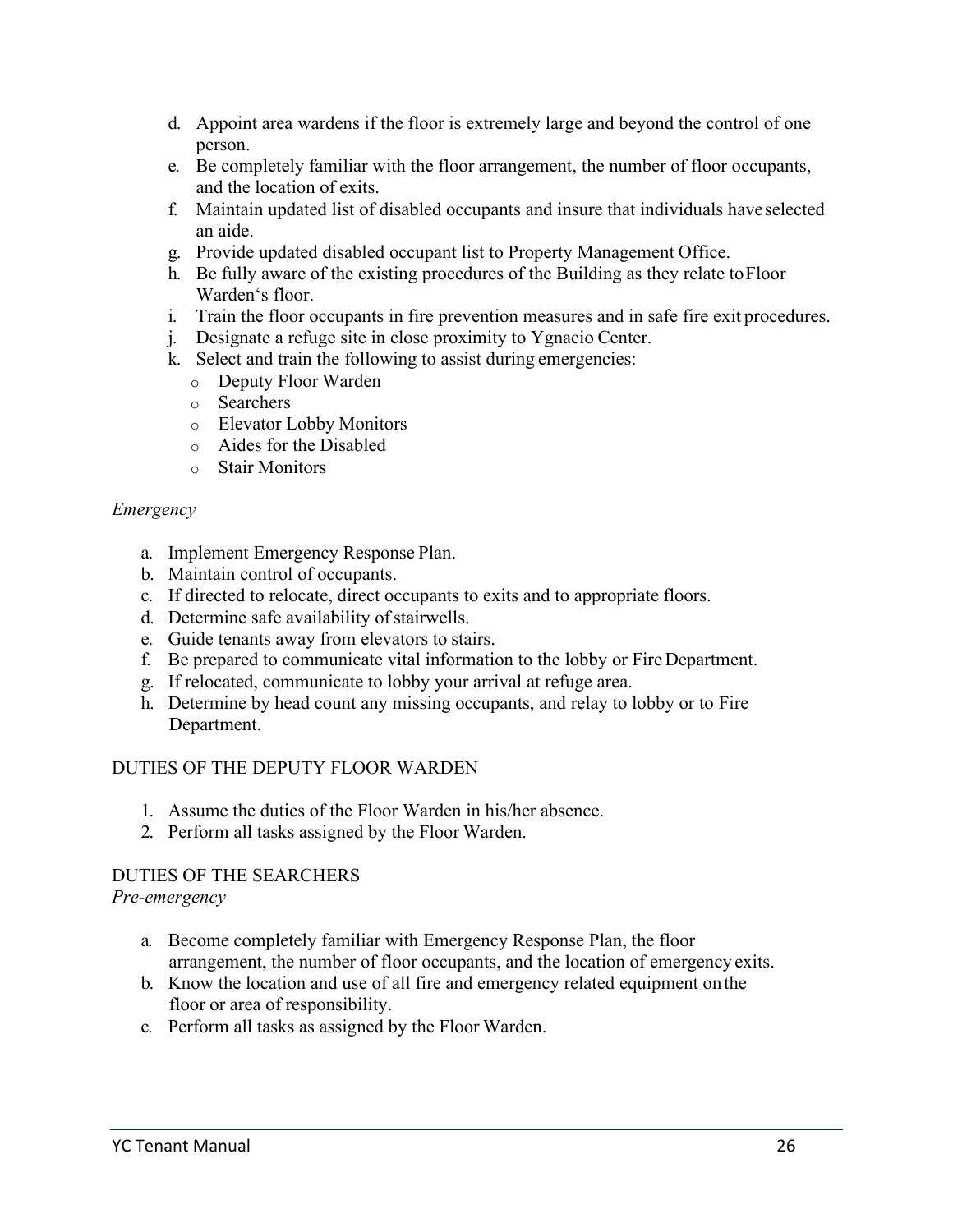### *Emergency*

- a. Search for occupants who may not have heard the fire alarm. Search remote floor areas, rest rooms, computer or telephone rooms, break rooms, and copier rooms, etc. Direct persons found to closest exit.
- b. Once offices have been checked, close door and place a post-it note on the door signifying the room has been checked.
- c. Maintain calm and keep others calm by example of your own composure.
- d. Report —All Clear to Floor Warden.
- e. Perform all tasks as assigned by the Floor Warden/Deputy FloorWarden.

#### DUTIES OF THE ELEVATOR / LOBBY MONITOR *Pre-emergency*

- a. Become completely familiar with the Emergency Response Plan, floor arrangement, the number of floor occupants, and the location of emergency exits.
- b. Know the location and use of all fire and emergency related equipment onthe floor or area of responsibility.
- c. Perform all tasks assigned by the Floor Warden.

#### *Emergency*

- a. Assist the Floor Wardens in any way directed.
- b. Act as a crowd control monitor—directing people away from the elevators and to the nearest stairwell for relocation or evacuation. (Exit at own discretion.)
- c. Maintain calm and keep others calm by example of your own composure.

### DUTIES OF THE STAIR MONITOR

#### *Pre-emergency*

- a. Become completely familiar with the Emergency Response Plan, floor arrangement, the number of floor occupants, and the location of emergency exits.
- b. Know the location and use of all fire and emergency related equipment onthe floor or area of responsibility.
- c. Perform all tasks assigned by the Floor Warden.

#### *Emergency*

- a. Test the exit door for heat before allowing entry. (Use back of hand.)
- b. Verbally instruct exiting occupants about the correct stairwell procedures and the correct floor refuge.
- c. Verbally instruct relocating individuals to check doors for heat prior toentering floor.
- d. Ensure that the automatic door-closer acts correctly. (Do not prop doors open.)
- e. Exit at own discretion, after everyone has entered.
- f. Provide Floor Warden a head count when you reach the refuge floor.
- g. Maintain calm and keep others calm by example of your own composure.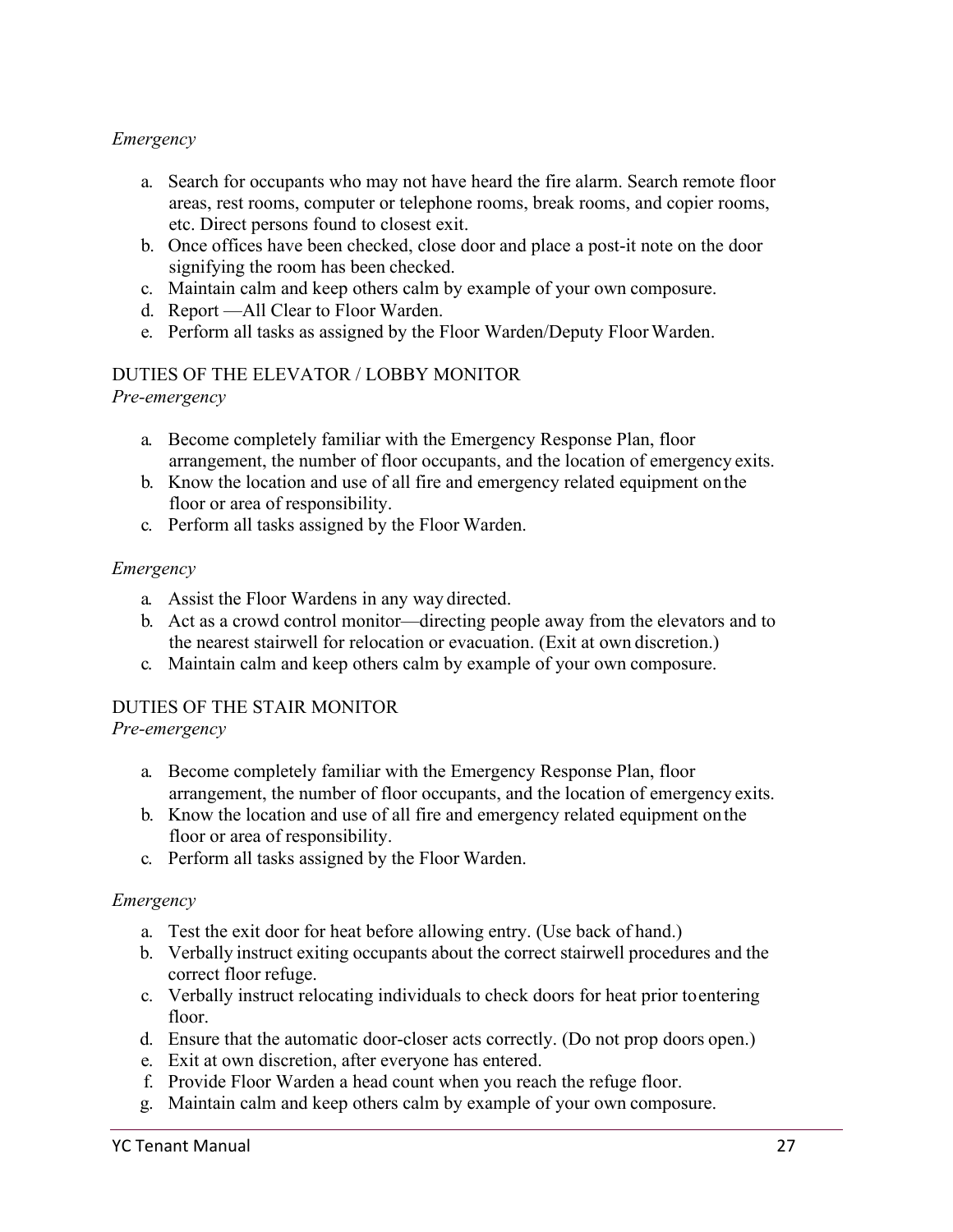#### DUTIES OF THE AIDE FOR THE DISABLED *Pre-emergency*

- a. The disabled person should be allowed to select their aides.
- b. The aides shall have knowledge of the exact location of the Building's safest exit.
- c. The aides and disabled person shall be familiar with the assigned exit.

#### *Emergency*

- a. Assist disabled persons in reaching assigned exit.
- b. Aide shall place disabled persons in a location away from the normal path of travel of exiting occupants and await the arrival of the fire department.
- c. Remain with the disabled person until relieved by the direction of a fire officer.

#### FIRE CLASSIFICATIONS AND METHODS OF EXTINGUISHING CLASS A FIRES

Common Combustibles; paper, wood, cloth, etc. *Extinguishing:* Water to reduce temperature.

CLASS B FIRES Flammable liquids, gases and greases. *Extinguishing:* Eliminate oxygen, remove fuel.

CLASS C FIRES Energized electrical equipment. *Extinguishing:* De-energize, eliminate oxygen (if not energized, classified as Class A).

CLASS D FIRES Combustible metals; potassium, sodium, etc. *Extinguishing:* Special extinguishing agents are available.

#### USING A FIRE EXTINGUISHER

The use of an extinguisher is very simple. The use of an acronym (P.A.S.S.) can help to remember the steps to use the extinguisher. It is only recommended that fires no bigger than in a waste basket should be smothered using the available fire extinguisher. Stay low and always keep your back to the exit. Always call 911 to report any fire. To use:

- 1. **P**ull the pin.
- 2. **A**im the nozzle.
- 3. **S**queeze the handle down.
- 4. **S**weep at base of flame.

California law requires that extinguishers be serviced once a year by a licensed service person. Report any that need service to Property Management.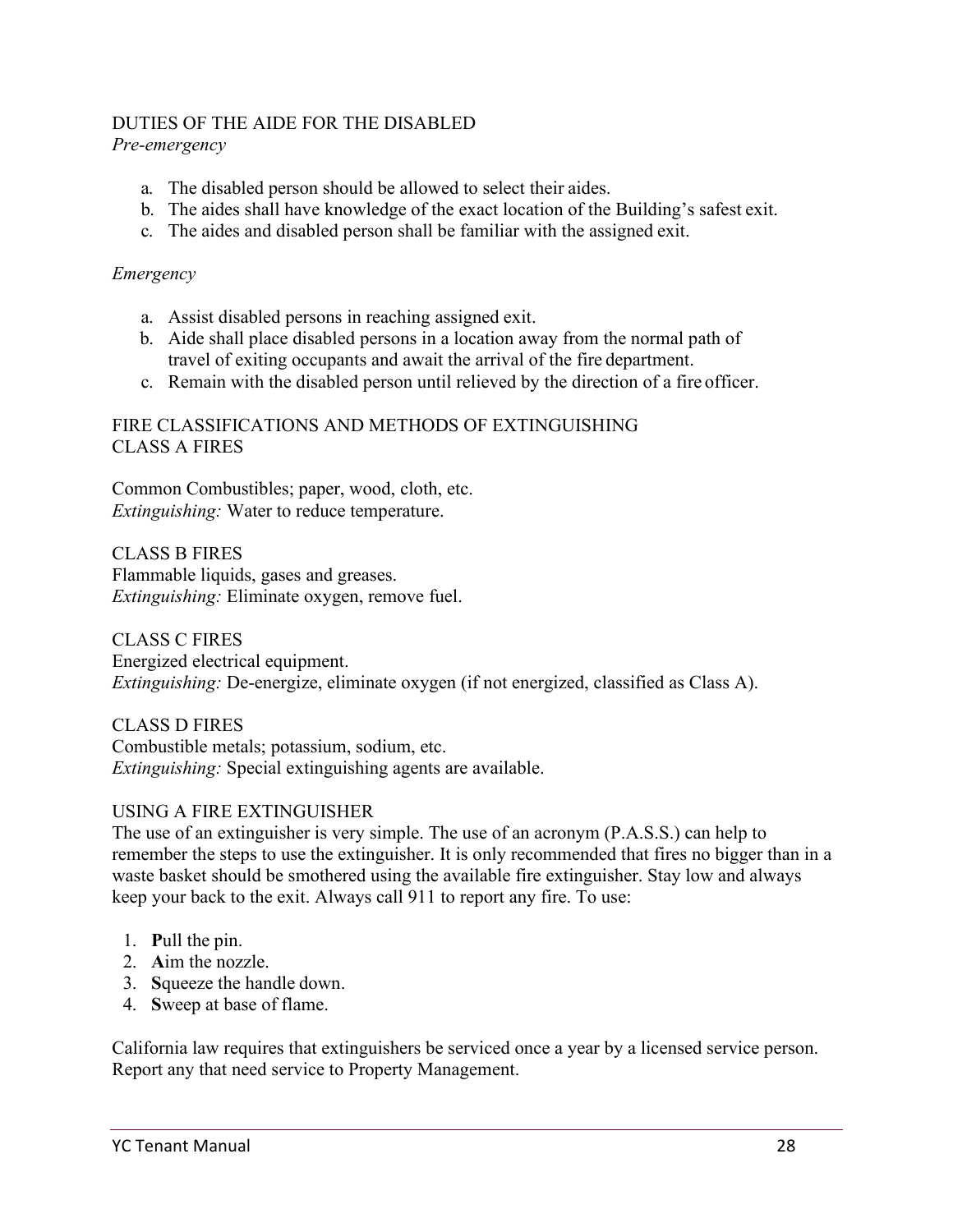#### RECOMMENDATION TO ALL TENANTS:

Take a practice "emergency" walk to establish the locations of the emergency exits and fire fighting apparatus and mark them on your floor plan. Read the instructions marked on each fire extinguisher, to assure proper usage — YOU WILL NOT HAVE TIME TO READ INSTRUCTIONS DURING A REAL EMERGENCY.

#### PURPOSE OF PLAN

#### EMPLOYEES

- 1. Be familiar with the operation and location(s) of:
	- o Manual Pull Stations/Alarm Boxes
	- o Fire Extinguishers
	- o Stairwells
	- o Exits
	- o Emergency and First Aid Supplies in your suite
	- o Floor Wardens
- 2. Have a change of clothes available in case of an earthquake, including comfortable walking shoes and any medications/personal items required for up to 72 hours.
- 3. Be familiar with emergency procedures in this tenant guide and any emergency procedures of your company. Take an emergency walk to establish the location of the nearest exits, stairwells, and fire extinguishers on your floor. Read the instructions marked on each fire extinguisher to ensure proper usage. You may not have time to read instructions during an emergency.

#### FLOOR WARDENS

There must be at least two (2) Floor Wardens per floor and/or two (2) per tenant company plus two (2) alternates. The Floor Wardens have been issued a orange safety vest to be worn for identification purposes during an emergency. Floor Warden pre-emergency duties are as follows:

- 1. Be completely familiar with the floor arrangement, the number of tenant occupants and the exact location of exits and stairwells.
- 2. Have a working knowledge of the location and use of the emergency equipment within the leased premises.
- 3. Assign a responsible person to conduct a search of all restrooms, offices, conference rooms, closets and storage rooms. Ensure that all persons are prepared to respond.
- 4. Assign any employees that are physically impaireda responsible person to assist them in an emergency situation. The San Francisco Fire Department also requires that each tenant submit a list of physically impaired persons working in the building to the Property Management Office. Please use the form titled List of Physically Impaired Persons if applicable. This list should include temporary impairments such as a broken leg.
- 5. Take a head count following relocation.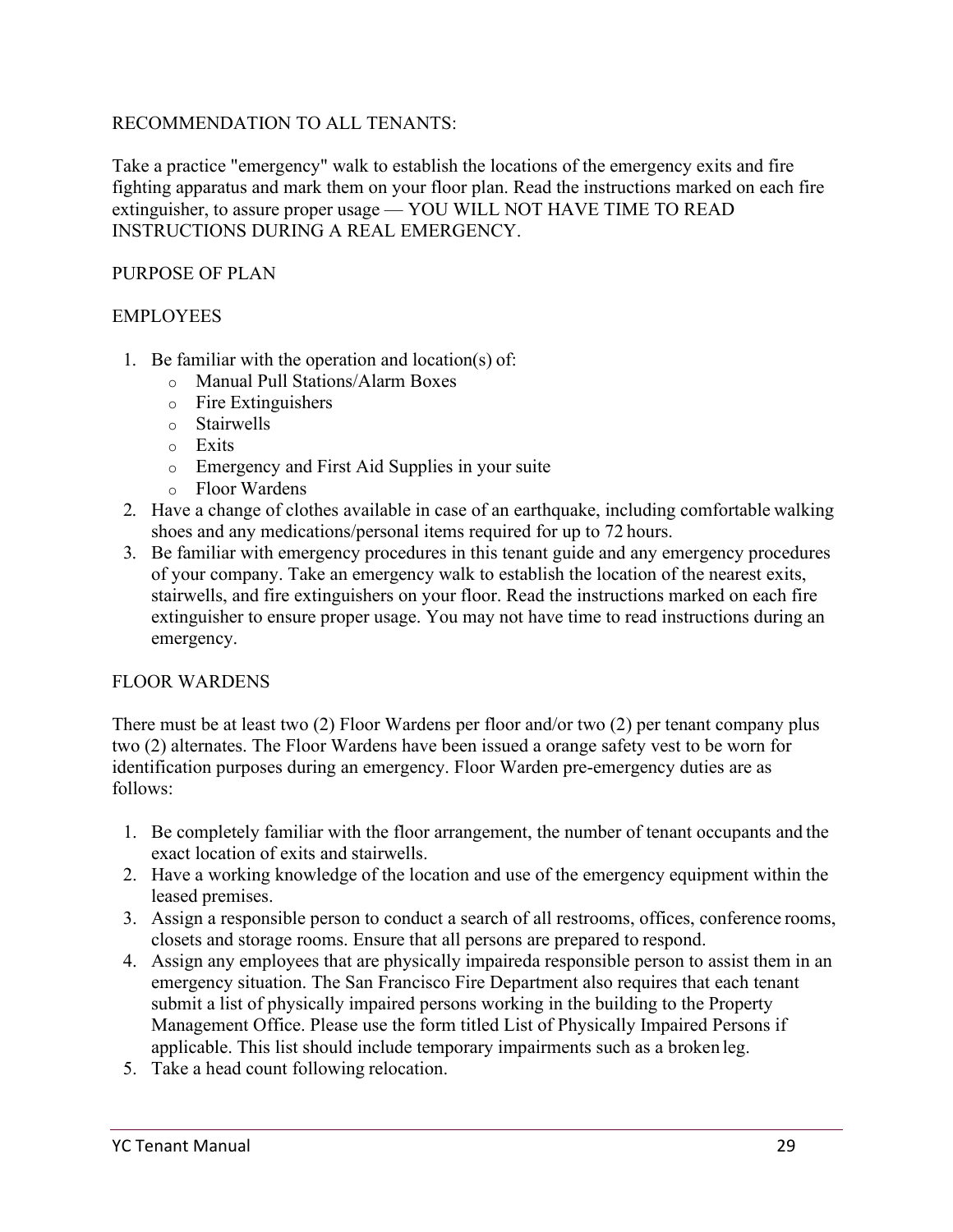After the Floor Wardens have been assigned, please complete the Floor Wardens form and submit it to the Property Management Office. This form should also be used for any changes.

#### EARTHQUAKES

#### BEFORE AN EARTHQUAKE

- 1. Secure bookcases, file cabinets and shelves.
- 2. Secure all water storage against spillage.
- 3. Secure wall attachments, computers, appliances, machinery.
- 4. Install lip to front of bookcases and shelves.
- 5. The Mayor's Office of Emergency Services suggests preparing for a 72 hour stay after an earthquake by storing the following items:
	- a. Packaged water.
	- b. Portable radio or television.
	- c. Batteries.
	- d. Flashlights, rope, small tools.
	- e. Canned goods, can opener.
	- f. Dried foods.
	- g. First-aid kits.
	- h. Prescription medication.
	- i. Blankets.
	- j. Flat shoes.

#### DURING AN EARTHQUAKE

- 1. Remain calm and reassure others.
- 2. Take cover underneath a solid desk or table.
- 3. Stay away from windows, filing cabinets, shelves, glass doors.
- 4. Listen to announcements.
- 5. DO NOT attempt to leave the building; you are safer in the Building than in the street.
- 6. DO NOT use the stairwells or the elevators until you are officially advised it is safe to do so.
- 7. If in an elevator, the elevator should go to the nearest floor and then open. Remain in the elevator lobby.
- 8. If a fire is a consequence of the earthquake, remain calm and follow instructions of your Floor Warden and announcements on the public address system.

#### AFTER AN EARTHQUAKE

- 1. Floor Warden's responsibilities
	- a. Maintain calm control over occupants.
	- b. Search, rescue, head count.
	- c. Conduct first aid on any casualties.
	- d. Survey for damage.
	- e. Establish communication: both internal and external.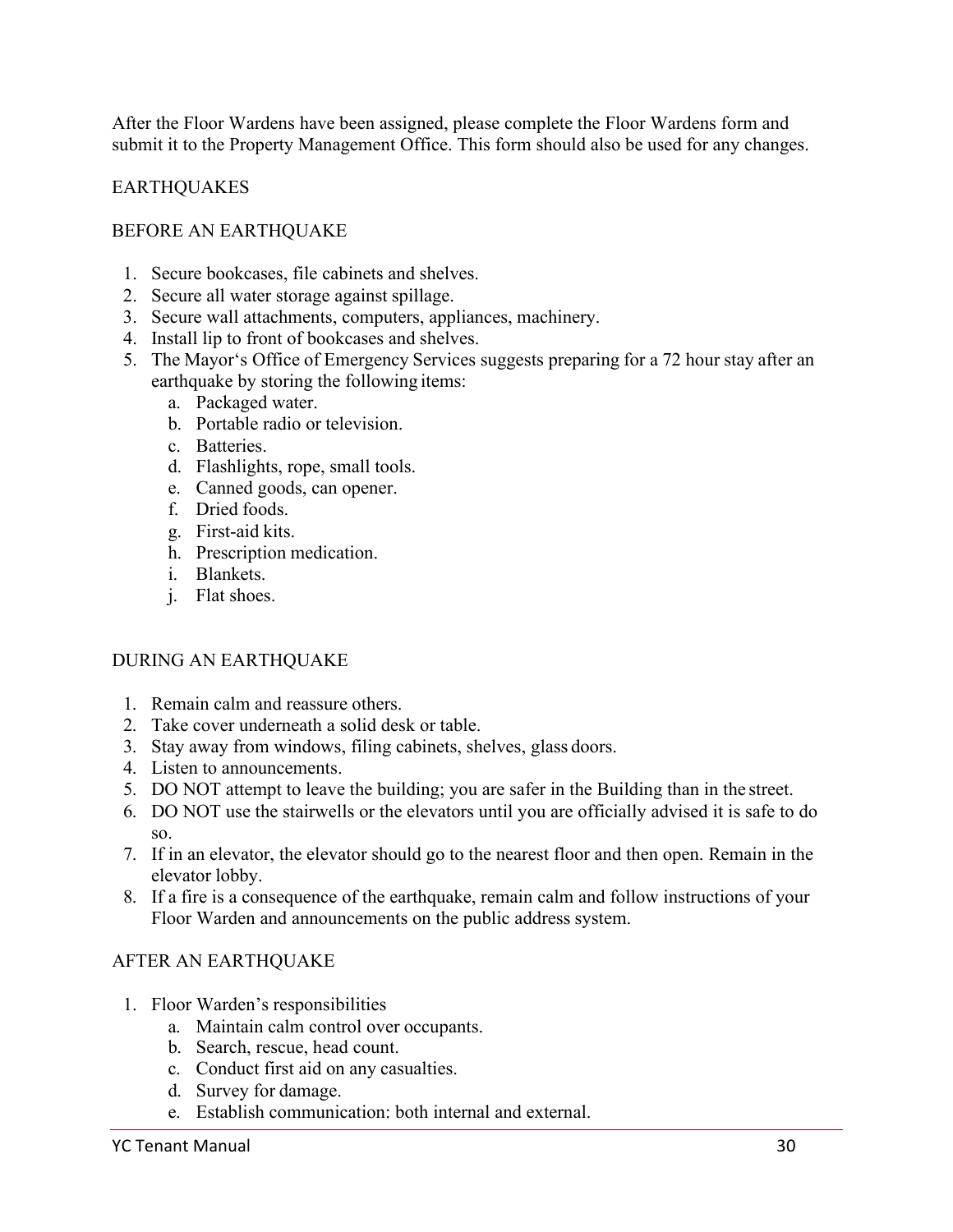- 2. General Guidelines
- a. Watch for aftershocks. Wait for instructions. Keep head protected.
- b. Watch out for falling glass or objects. Close curtains.
- c. Floor Wardens should report injuries to Building Management.
- d. Do not use matches, candles, or open flames. Gas may be present from broken pipes. Report any gas smell to Building Management.
- e. Be prepared to shut off natural gas, water, electricity.
- f. Turn a radio on. Telephones should be used only for emergencies.
- g. Gather tables and group them towards the center of the Building.
- h. Move people towards the center of the Building. Administer first aid toinjured persons.
- i. Do not evacuate until told to do so. Listen to instructions.
- j. If evacuation is ordered, stay away from other buildings and watch out for falling objects.
- k. In the event of a fire, follow emergency response procedures.

#### MEDICAL EMERGENCY

*In the event of a medical emergency, upon feeling that you may need help:*

- 1. Immediately inform the closest person to call 911 and summon medical help. Specify that it is a medical emergency.
- 2. If no one is around, immediately call 911 and request medical help.
- 3. GIVE BUILDING ADDRESS, FLOOR, AND SUITE NUMBERS, AND YOURPHONE NUMBER.
- 4. Call the Building Management Office at (925) 935-2033.

*Upon being informed of another person in need of medical help:*

- 1. Immediately call 911
- 2. GIVE BUILDING ADDRESS, FLOOR AND SUITE NUMBER and PHONE NUMBER.
- 3. Make ill person as comfortable as possible.
- 4. Call the Building Management Office (925) 935-2033.
- 5. Give location and phone number
- 6. If safe to do so, get the person needing assistance close to the elevator.
- 7. Send someone to wait at the elevator to guide medical units.

#### *Building Staff response upon receiving information that someone in the building is in need of medical help:*

- 1. Call 911 to ensure medical response.
- 2. Send someone to front of building to meet responding unit.
- 3. Recall elevator (typically the freight) for responding personnel.
- 4. Guide medical units to elevator and provide assistance getting to floor and personneeding assistance.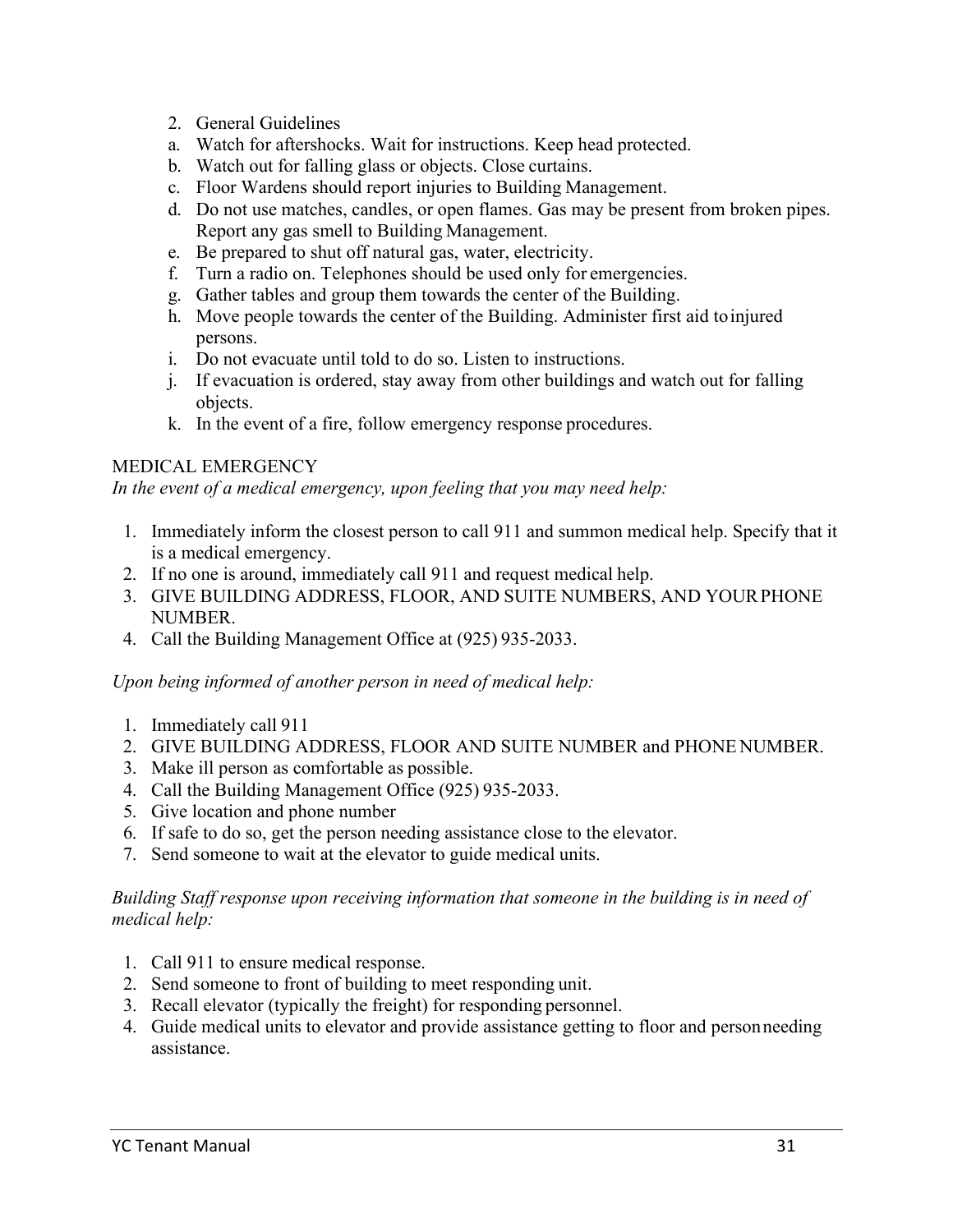Medical tips:

- a. Check breathing, clear airway.
- b. Stop bleeding, apply direct pressure.
- c. Soothe a burn with cool running water.

#### BOMB THREAT

The responsibility for evacuation and notification of each Tenant employee will reside with the Senior Officer of each Tenant. The Senior Officer will be advised of all information on a timely basis.

#### BOMB THREAT PROCEDURE

*If you receive a bomb threat by telephone:*

- 1. Try to get as much information from the caller as possible: such as detonation time, bomb locations, floor, kind and size of the bomb, reason placed, did caller plant the bomb, caller's name.
- 2. Note the following: Time of call, was the caller male or female, describe voice andaccent, background noises, was the caller angry or show and other emotions.

*Upon hanging up with the caller:*

- 1. Notify the Police Department at (925) 943-5844 or 911
- 2. Notify the Building Management Office at (925) 935-2033
- 3. Notify your supervisor.
- 4. The Building Management Office will notify all tenant companies byphone.
- 5. If advised to evacuate by your Senior Officer, do so quickly, and move at least three(3) blocks away.
- 6. Remember, you can search your area faster and more thoroughly for a suspicious package, as you know better than anyone else if it belongs.

#### *If you find a suspicious package:*

- 1. Do not move or touch it.
- 2. Notify the authorities immediately and leave the area.

#### SUSPICIOUS DEVICE PROCEDURE

- 1. Do not attempt to move or touch it.
- 2. Call 911.
- 3. Inform the Building Management Office immediately at (925) 935 2033
- 4. Evacuation of the immediate area is the decision of theTenant.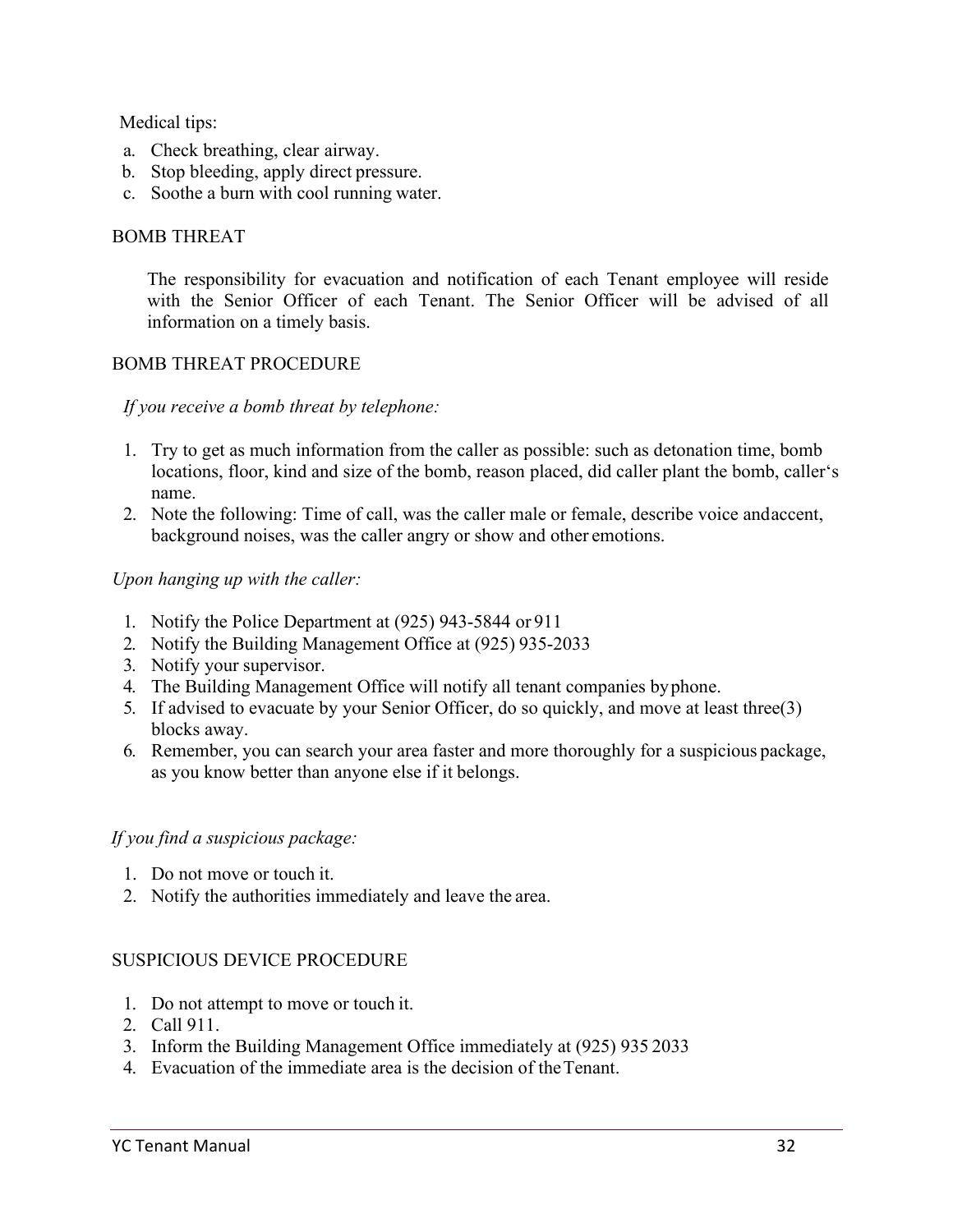#### CIVIL DISTURBANCE

Upon receiving notice that a civil disturbance threatens the building or your suite, please follow the steps below:

- 1. Call 911.
- 2. Call the Building Management Office at (925) 935 2033.
- 3. Notify others in the office.
- 4. Stay away from the area.

#### PANDEMIC FLU OF INFECTIOUS DISEASE OUTBREAK

Influenza outbreaks occur regularly, and antibiotic-resistant staph infections are an increasingly common public health concern.

Flue pandemics usually occur in two or three waves about 3 to 9 months apart, depending on the strain and time of year. (Flue tends to subside during warmer summer months.) With new flu strains, no one has immunity, and until a vaccine is developed (usually 18 months), the only prevention tools are non-pharmacological interventions such as social distancing and increased hygiene, plus anti-viral drugs in some cases.

General Response During an Infectious Disease Outbreak

- Wash hands often; dry with disposable towels.
- Use a hand sanitizer with at least 62 percent alcohol
- Avoid touching nose, eyes, or mouth
- When coughing, cover mouth with your elbow, not your hand
- If you are ill, stay home
- Avoid crowded areas whenever possible
- If you have a staph infection, keep it covered. Seek treatment immediately.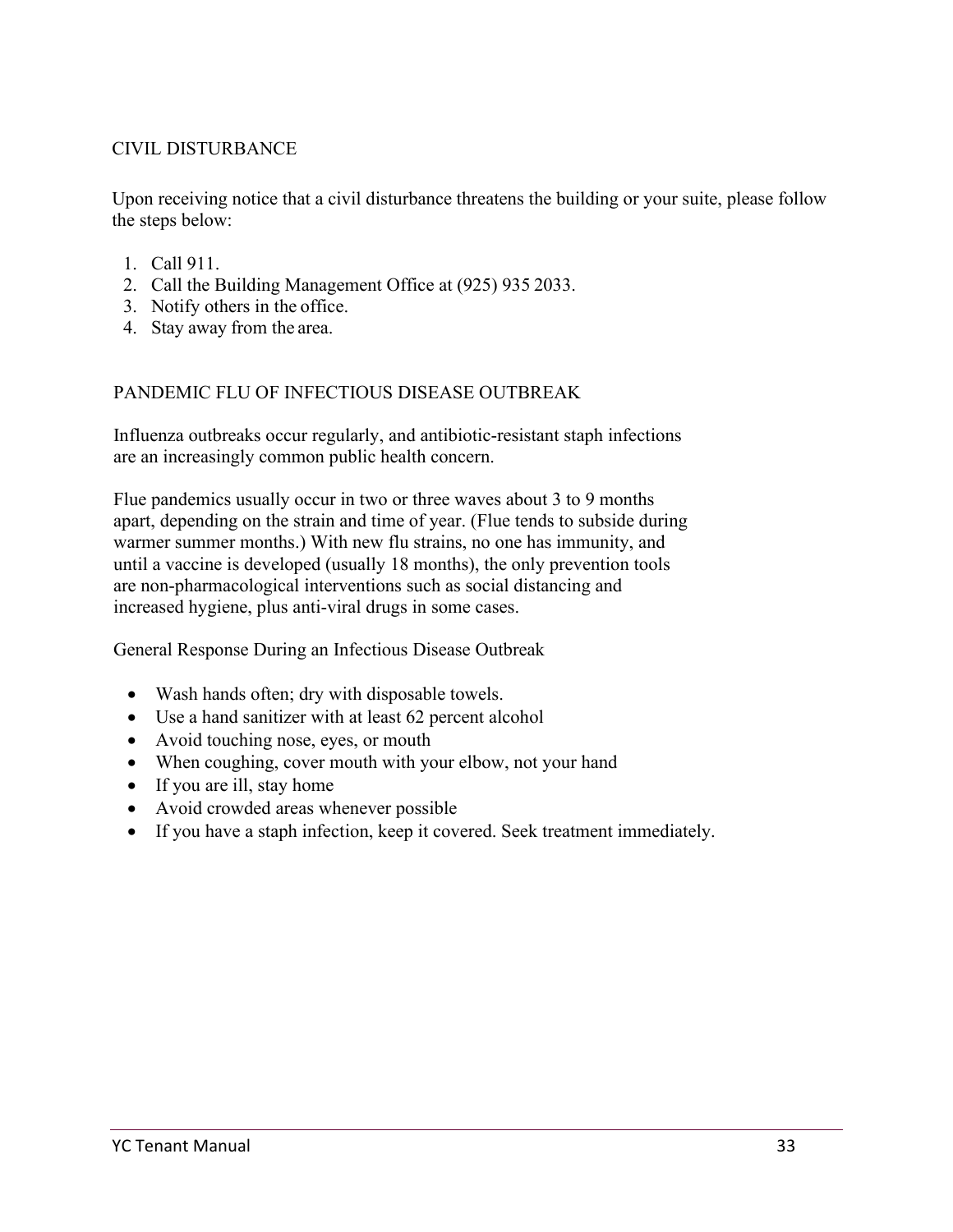# **AMENITIES**

## BANKS

There are four banks that closely surround Ygnacio Center, in Walnut Creek:

- 1. Bank of America Financial Center 1330 N Main St
- 2. First Citizens Bank Banking Office 101 Ygnacio Valley Rd Suite #425
- 3. First Republic Bank 1400 Civic Drive
- 4. Wells Fargo 1499 N Main St

### GARAGE INFORMATION

Ygnacio Center has three parking garages. They may be referred to as YC1 Garage (1990 N. California Blvd), YC2 Garage (2033 N. Main Street) and YC3 Garage (2001 N. Main Street).

- YC1 Garage is open 24 hours, 7 days a week.
- YC2 Garage is open from 5:00am to 9:00pm, Monday through Friday.
	- On Saturday the YC2 Garage is open from 8:00am to 4:00pm.
- YC3 Garage is open from 5:00am to 9:00am, Monday through Friday.

On Sundays and Holidays these garages are closed. A limited number of tenants holding parking access cards will have 24/7 access to garages. Overnight parking and vehicle storage is strictly prohibited.

We have an Executive Garage at Level 2, in YC2 parking garage. To reserve a stall in this location, please contact the Building Management Office at [YgnacioCenter@hines.com o](mailto:YgnacioCenter@hines.com)r (925) 935-2033. The monthly rate is \$275.00.

Monthly parkers may register their vehicle and information at [http://www.monthlypark.com/ygnacio-center.html.](http://www.monthlypark.com/ygnacio-center.html)

Garage rates:

\$95.00 Monthly \$1.00 for Each 20 Minutes \$16.00 max per day

Please note garage rates are subject to change.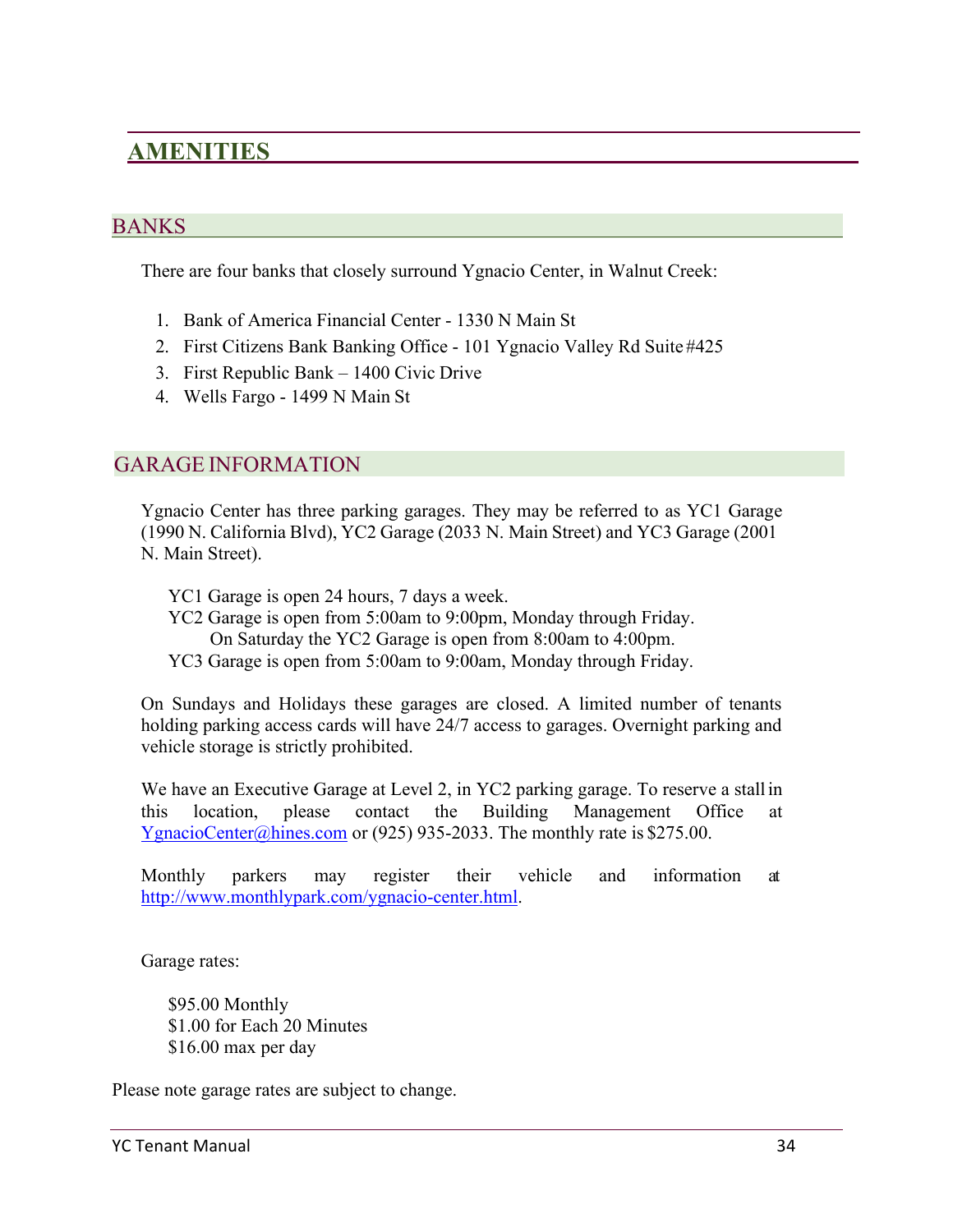# HEALTH AND FITNESSCENTERS

| <b>CB</b> Fit         | 1840 N. Broadway   | $(925)$ 448-8202 |
|-----------------------|--------------------|------------------|
| CorePower             | 1375 N Main Street | $(925)$ 300-4047 |
| Orangetheory          | 1531 Locust Street | $(925)$ 278-6313 |
| Renaissance ClubSport | 2805 Jones Road    | $(925)$ 938-8700 |

# **HOTELS**

| Residence Inn                | 2050 N. California Blvd, Walnut Creek<br>$(925) - 433 - 5215$ |
|------------------------------|---------------------------------------------------------------|
| Courtyard by Marriott        | 2250 Contra Costa Blvd, Pleasant Hill<br>$(925) 691 - 1444$   |
| Renaissance ClubSport        | 2805 Jones Rd, Walnut Creek<br>$(925)$ 938-8700               |
| The Marriott                 | 2355 N Main St, Walnut Creek<br>$(925)$ 934-2000              |
| Holiday Inn Express          | 2730 N Main St, Walnut Creek<br>$(925)$ 932-3332              |
| <b>Hilton Embassy Suites</b> | 1345 Treat Blvd, Walnut Creek<br>$(925)$ 934-2500             |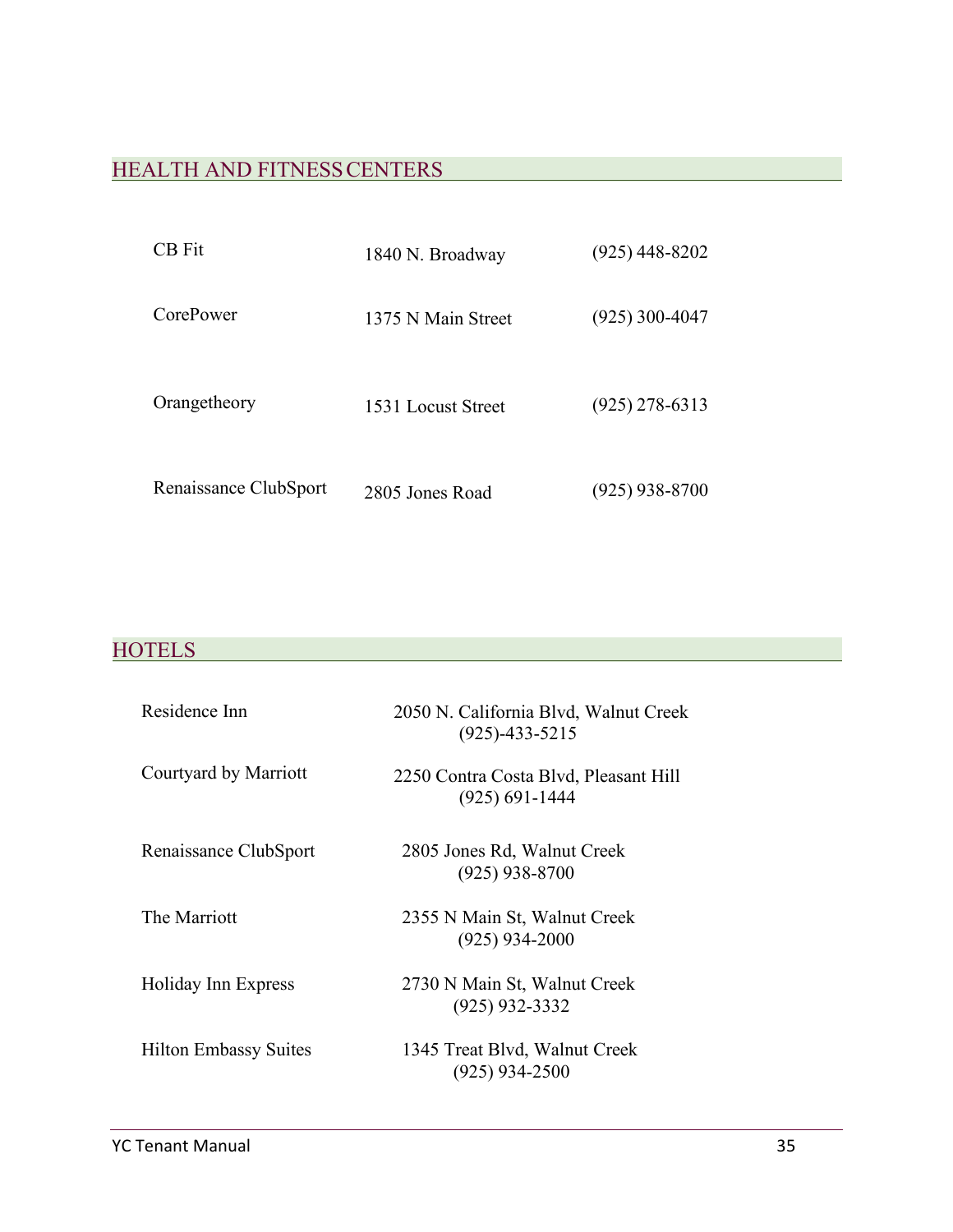### OPEN SPACE WIFI

Ygnacio Center is proud to announce the newest amenity – Open Space Wi-Fi.

To log in simply select the Network titled: 'Ygnacio Center' and enter the password as it appears below.

Password: YCcomposts!

### RESTAURANTS & CATERING

| A Sweet Affair Bakery         | 2001 N Main St, Ste. 150<br>$(925)$ 943-2253              |
|-------------------------------|-----------------------------------------------------------|
| Lettuce Restaurant & Catering | 1632 Locust St, Walnut Creek<br>$(925)$ 933-5600          |
| The Counter Walnut Creek      | 1699 N. California Blvd, Walnut Creek<br>$(925)$ 935-3795 |
| Round Table Pizza             | 1776 N/ Broadway, Walnut Creek<br>$(925)$ 945-7878        |
| The Cheesecake Factory        | 1181 Locust St, Walnut Creek<br>$(925)$ 952-8450          |
| Extreme Pizza                 | 1630 Cypress St, Walnut Creek<br>$(925)$ 930-6100         |
| Kacha Thai Bistro             | 1665 Mt Diablo Blvd, Walnut Creek<br>(925) 988-9877       |
| Veggie Grill                  | 1320 Locust St, Walnut Creek<br>$(925)$ 942-1024          |

### STORAGE & LOCKERS

In YC2 and YC3 parking garages, we have a variety of storage units that are available to rent on a monthly basis, including bicycle lockers. For inquiries into availability please contact the Building Management Office.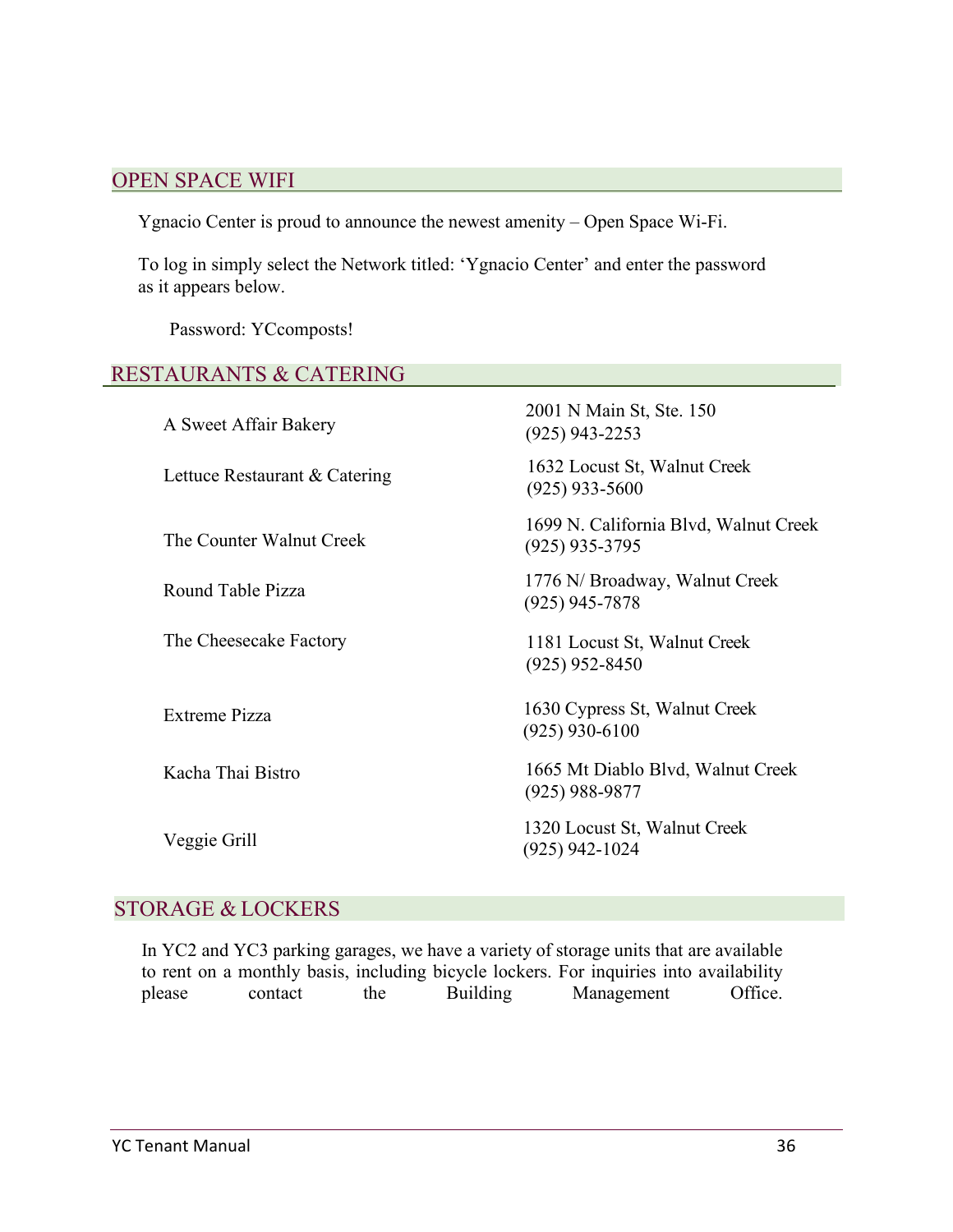#### TRANSPORTATION

#### **BART**

Ygnacio Center is conveniently located right across from the Walnut Creek BART Station (200 Ygnacio Valley Road). Our campus connects directly to BART via a pedestrian walkway across N. California Blvd.

Bay Area Rapid Transit (BART) provides rail service between the San Francisco peninsula, including the City of San Francisco and SFO International Airport, with destinations around the East Bay and South Bay, including Oakland, Berkeley, Fremont, Richmond and Pleasanton.

#### **WHEEL BUS SERVICE**

The City of Walnut Creek supports a number of free transportation options for residents and visitors including the Route 4 Downtown Trolley, the Route 5 Creekside/Walnut Creek BART, and Route 7 Shadelands Express.

#### [Route 4, Downtown Trolley](https://countyconnection.com/schedules-change-%20on-several-routes-effective-22617/4/)

The Route 4 Free Downtown Trolley operates 7 days a week from the Walnut Creek BART Station and provides complimentary hop on, hop off service between various shopping, restaurant and entertainment destinations in downtown Walnut Creek. Bus service is every 15 minutes during peak hours.

#### [Route 5, Creekside/Walnut Creek BART](https://countyconnection.com/schedules-change-%20on-several-routes-%20effective-22617/5/)

The Route 5 Creekwide/Walnut Creek BART service operates weekdays from the Walnut Creek BART Station serving destinations along California Blvd., South Main Street and Creekside Drive, including destinations downtown. Take this bus for easy access to Kaiser Hospital, Los Lomas HS and neighborhoods on Creekside Drive.

#### [Route 7, Shadelands Express](https://countyconnection.com/schedules-change-on-several-routes-%20effective-22617/7/)

The Route 7 offers complimentary weekday bus service between the Pleasant Hill/Contra Costa Centre BART Station and the Shadelands Business Park.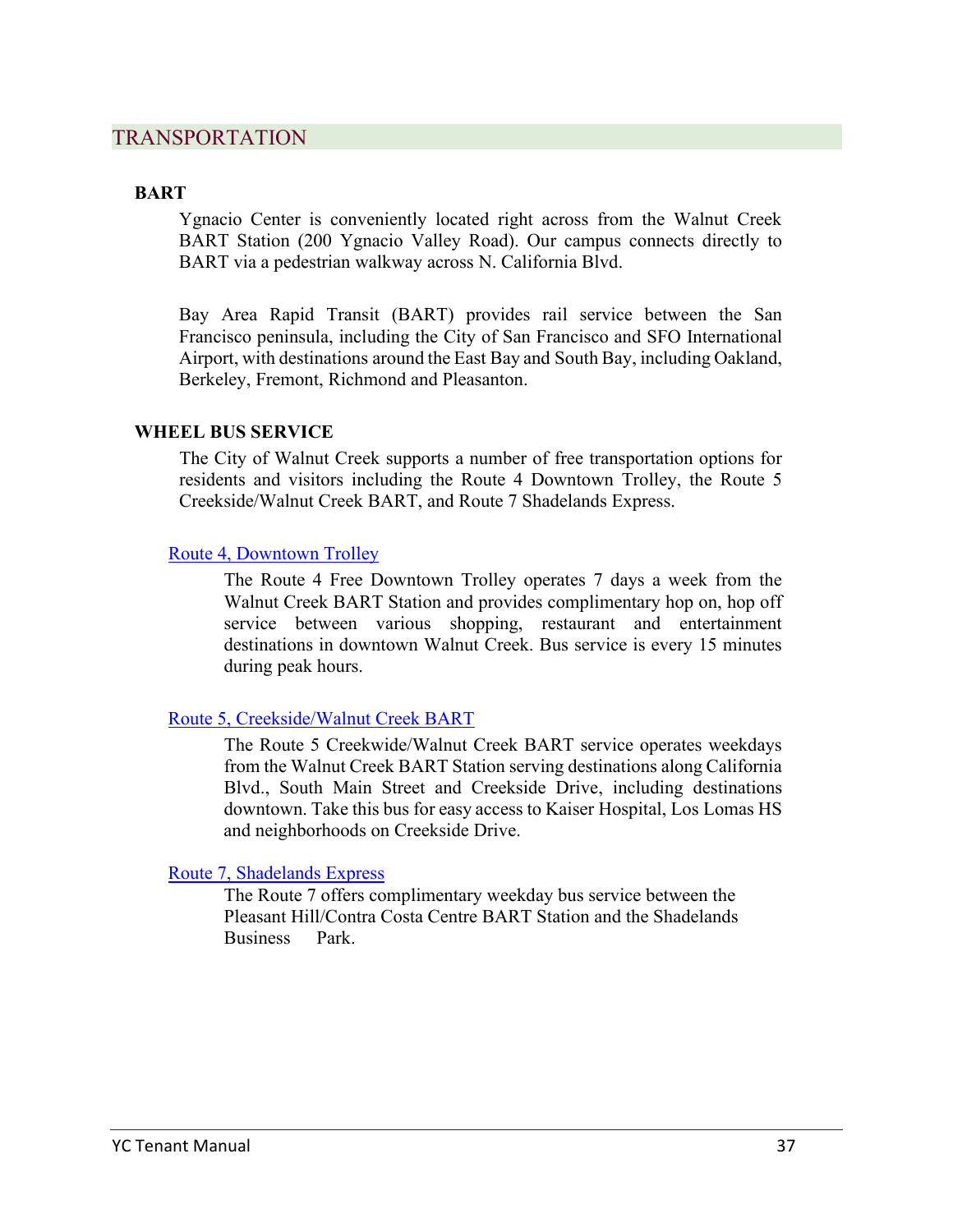# **SUSTAINABILITY**

## BICYCLE PARKING

Commuting by bike to work is a great way to cut down on auto emissions and reduce your carbon footprint along with increasing daily physical activity. To support these initiatives, we provide bicycle parking. Bicycle parking is available on Level 1 of YC1 parking structure and Level 2 of YC2 parking structure. We also have enclosed bicycle lockers available for daily use in Level A of YC2 parking structure. Please inquire with our Property Management Office for details at (925) 935-2033 or [YgnacioCenter@hines.com.](mailto:YgnacioCenter@hines.com)

### ENERGY STAR



ENERGY STAR® is a U.S. Environmental Protection Agency (EPA) voluntary program that helps businesses and individuals save money and protect our climate through superior energy efficiency.

Ygnacio Center has held consecutive Energy Star certification since 2011.

At Ygnacio Center, our use of energy star products allows us to reduce energy usage and leave a smaller carbon footprint. Motion-sensor lighting, reduction of HVAC usage to prime business hours, usage of outside air during cooler times of the day, and LED lighting projects are some examples of energy star product usage and best practices.

Ygnacio Center is constantly researching new ideas to reduce greenhouses gases and stay efficient. To learn more about ENERGY STAR and its program, please visit:<https://www.energystar.gov/about/>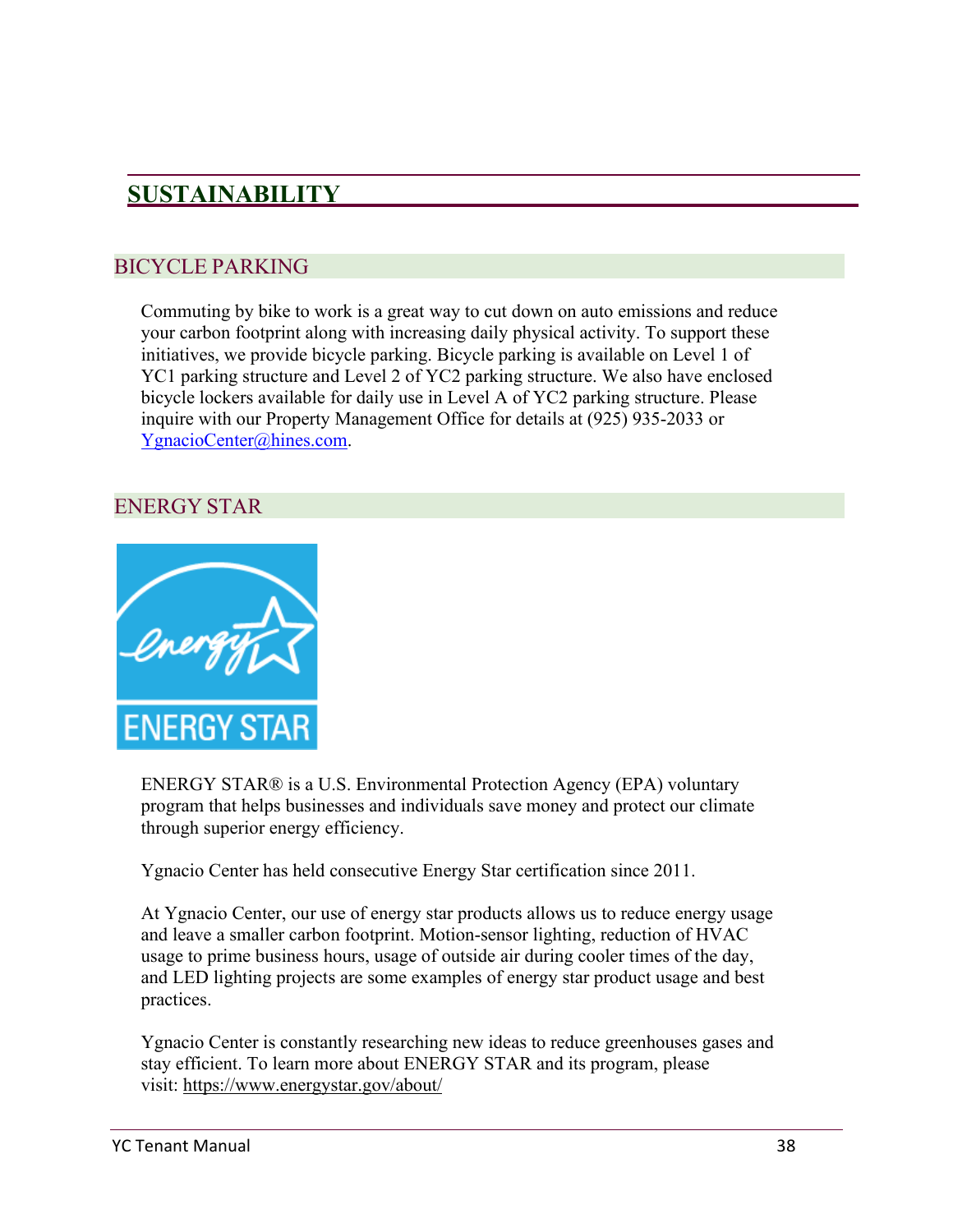# GREEN BUILDINGFEATURES

Ygnacio Center has worked hard to provide our tenants with a sustainable, innovative, and efficient building. We have obtained LEED Silver status and we are working equally hard to keep, and improve upon it. From reduction of pollution and increasing composting, to bicycle parking, to greenery and plant life in our lobby and plaza, Ygnacio Center believes in bettering the working environment.

Green Building features at Ygnacio Center include:

#### GREEN BUILDING FEATURES

- Efficient use of fertilizers and an Integrated Pest Management Plan are utilized on the landscaping
- Reduced water consumption from drip sprinklers and aerators on faucets
- Excellent transportation options for reducing carbon output via BART and buses
- Paper products in the restrooms are made from recycled consumer products. Please compost these products in the restroom and only these products
- Sustainable cleaning using least-impactful chemicals and microfibers
- Janitors close blinds to reduce heat load on the weekends and thereby minimizing start up energy and heat ejection on Mondays
- Materials used to renovate tenant suites use recycled pre and post-consumer content
- Energy sensing systems utilize machine learning and predictive analytics without sacrificing comfort
- Garage sweepers recapture almost all water from cleaning

To read more about LEED Certification, please visit:<http://www.usgbc.org/leed>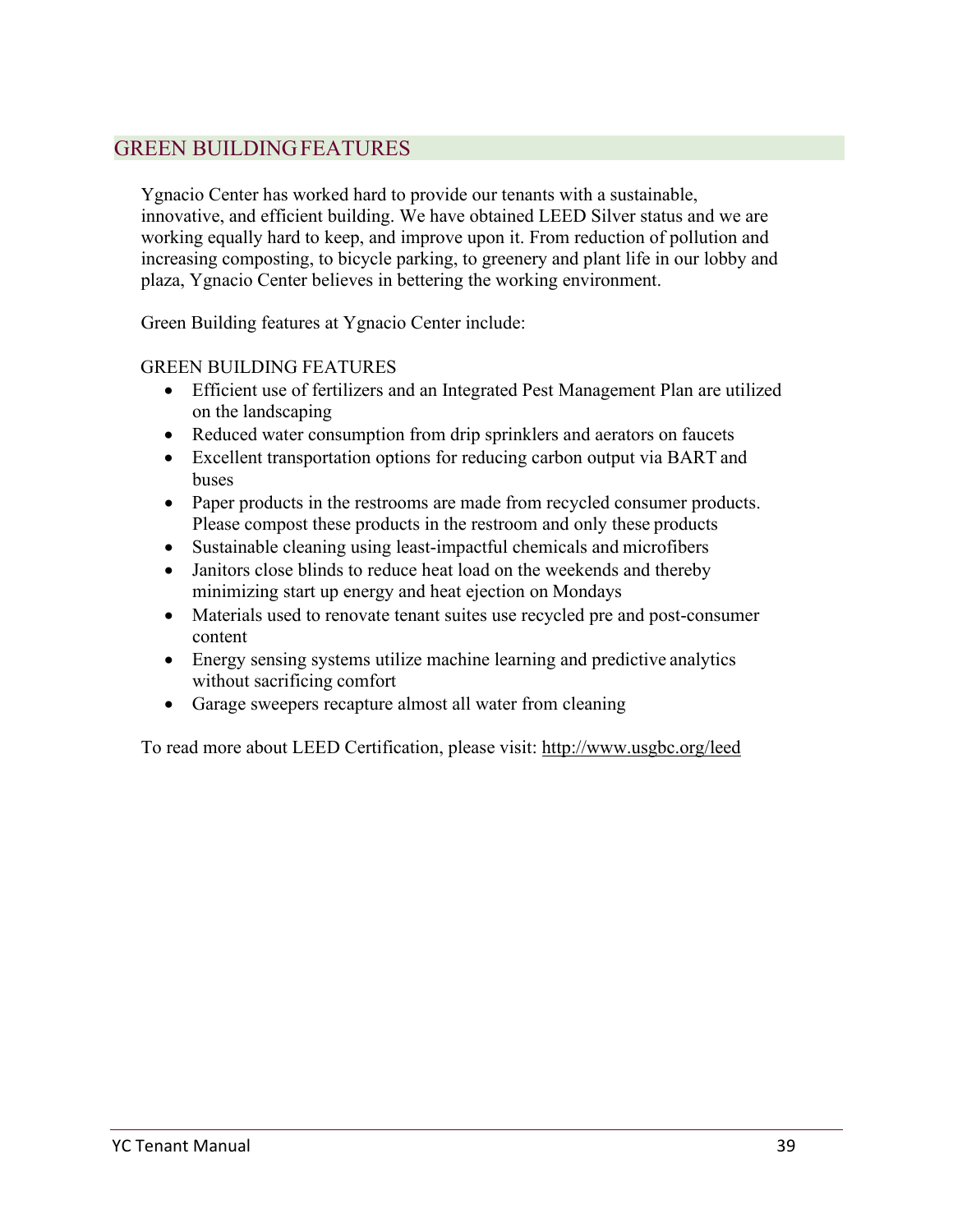### RECYCLING ANDCOMPOSTING

The building wide recycling and composting program was created to make it easier for every tenant company to separate recyclables and compostable from their trash.

Ygnacio Center has a "full circle" recycling program, wherein building waste is sorted into three streams by tenants.

The Property Management Office provides every kitchen or break room with three bins. The blue can is for recyclables, black for landfill, and green for compost. Compostable items include food waste, napkins, soiled paper plates, and biodegradable products. Biodegradable products are labeled with the recycling symbol number 7. Paper towels in the restrooms are compostable and the bins are strictly for compost. Recyclables include paper, newspaper, cardboard, plastic bottles, glass bottles and jars, aluminum and steel cans, clean aluminum foil and tins.

# GREEN OFFICE – A PROGRAM FORTENANTS



GREEN OFFICE is a voluntary initiative adapted for Hines tenant spaces, which measures and rewards the "greening" efforts in your lease space.

The program will help you identify and implement no-cost and low-cost alternatives to operating in a standard indoor office environment. Scored on a scale of 100, you can evaluate your space in seven categories. When a specific strategy or improvement has been implemented from those categories, "Leaf Credits" are earned, which are weighted differently according to their relative sustainable value. If your office achieves 70 Leaf Credits and submits the attached form, it is then designated as a GREEN OFFICE.

We encourage you to establish a "green team" to conduct cost-benefit analyses for opportunities that require nominal cost to achieve a credit. Then a plan can be created for implementing those opportunities and measuring the results with an over-riding goal of reducing our collective environmental footprint and energy consumption.